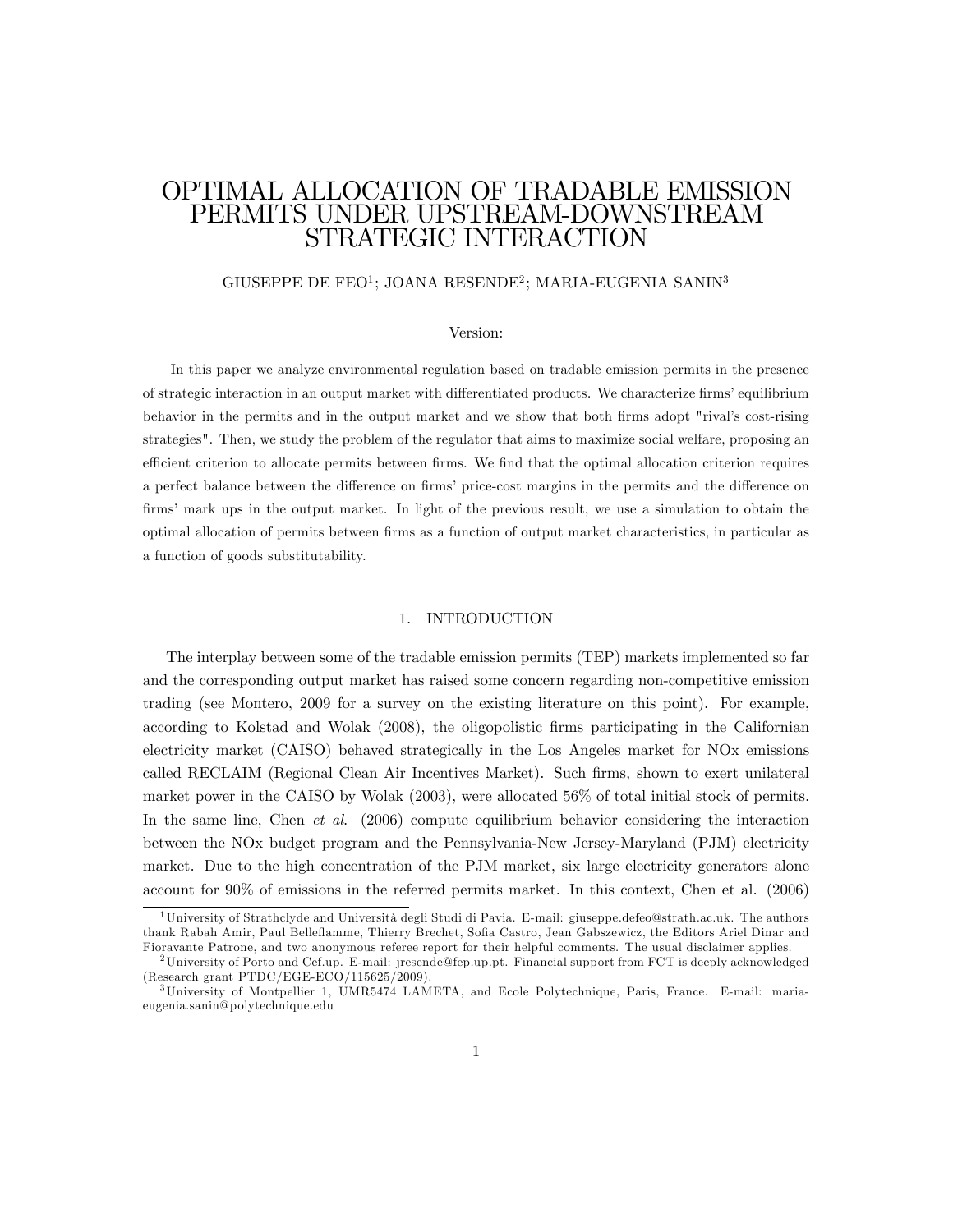find that a Stackelberg leader with a long position in the permits market could gain substantial profits by withholding permits and driving up permits costs for rival producers. More recently, Tanaka and Chen (2012) analyze the influence of permits allocation on strategic firms in a forward electricity market that could produce shifts in the spot electricity market. In particular they find that the more allowances are allocated to the less polluting firm, the more this firm will contract in the forward market leading to a decline in spot electricity prices.

Supporters of environmental regulation based on TEP markets argue that the creation of such market makes it possible to reach the pollution reduction target (reflected in "the cap") in a costeffective manner (Montgomery, 1972) and with a minimum information cost for the regulator, in particular concerning the pollution abatement technology available. This argument has been challenged, Örst, by Hahnís (1984) dominant-fringe model which argues that the existence of market power reduces the cost-effectiveness of TEP markets because a dominant firm manipulates the price of permits to reduce its own emission abatement costs.

Misiolek and Elder (1989), inspired in Salop and Scheffman (1987), and Eshel (2005), also relying on a dominant-fringe setting, show that technological linkages between permits and output markets would give raise to "rival's cost-rising strategies" by the dominant firm, which would introduce an additional type of market distortion. Fehr (1993) and Sartzetakis (1997) have also challenged the effectiveness of environmental regulation based on TEP markets, showing that, in a context of strategic permits trading, TEP markets could lead to monopolization or excessive entry barriers. Although the last two papers have considered strategic interaction in the output market, their objective is to focus on the monopolization or no-entry corner solutions instead of assessing the effects of strategic interaction on optimal permits allocation. In fact, Fehr (1993) assumes that downstream firms buy permits for a given supply, whereas Sartzetakis (1997) assumes a competitive permits market. To our knowledge only Tanaka and Chen (2012) and De Feo et al. (2012) consider a model of strategic interaction both in the permits and in an output market. The former is mostly interested on the way electricity prices are affected by the linkages between a forward electricity market and the permits and spot electricity markets, while the latter is only interested on the way interaction on the permits market impacts the final price in a homogeneous good market.

The main contribution of this paper is to show the dependence of TEP market effectiveness on the way firms' interaction in the output market takes place. We assume that two asymmetric (in terms of production and abatement technology) Cournot producers of a differentiated polluting good also meet in a TEP market where they trade permits that were freely allocated to them. With this purpose we generalize De Feo *et al*  $(2012)'$  s game to the case generic of price competition in a differentiated output market with general demand and abatement functions. The former find that the leader in the permits market always marks-up the price of permits to increase its market share in the output market. Differently from the previous, herein we pin down a full characterization of firms' strategies as a function of their relative (production and abatement) efficiency as well as the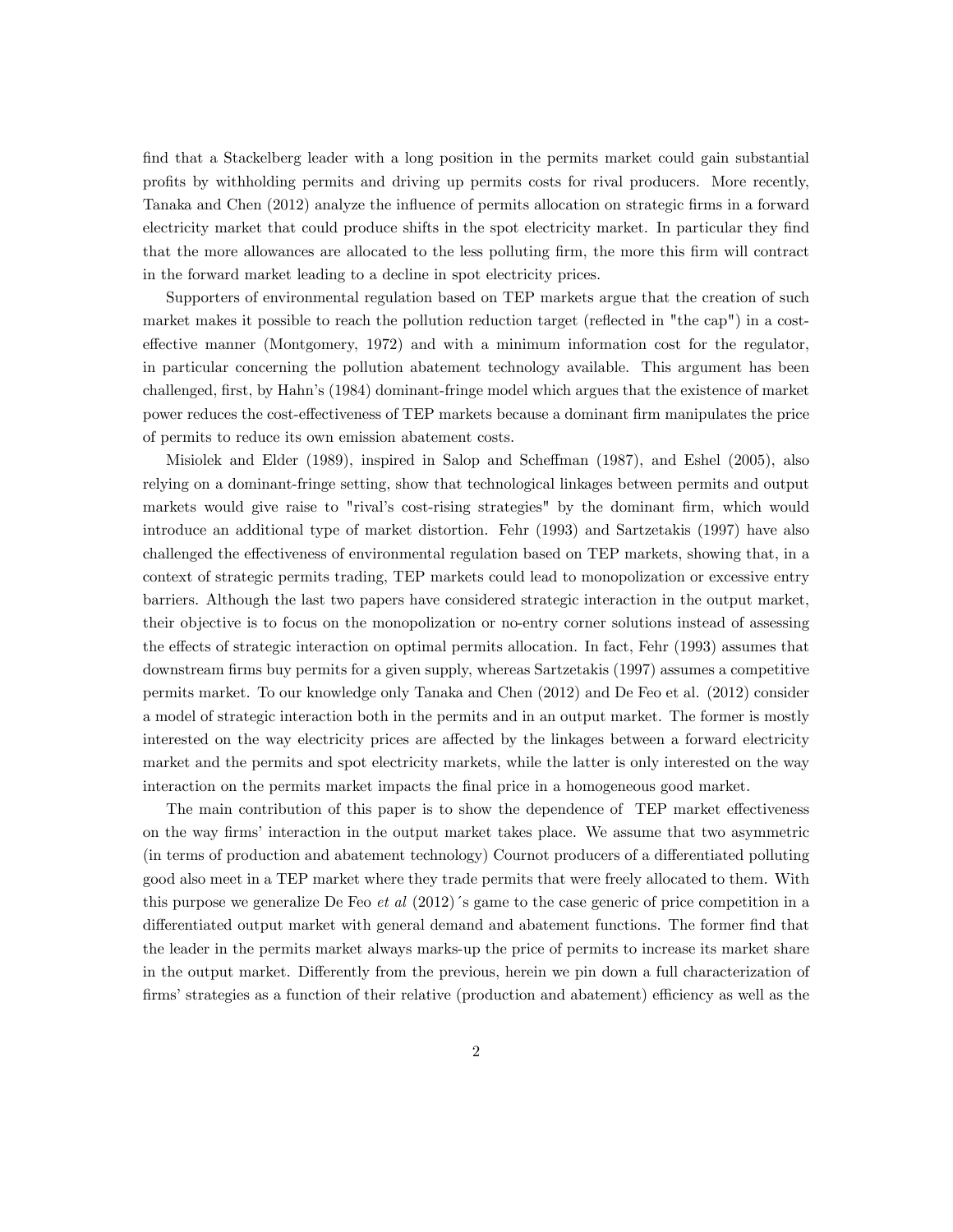degree of output differentiation. In this context the price-making firm in the permits market may mark permits up or down. Differently from De Feo et al.  $(2012)$  we find a price-making firm in the permits market may set a discount on the permits price if he is a net buyer. This occurs when the degree of differentiation in the output market is enough high. Moreover, even when he is a net seller, the strength of his cost-rising strategies depends on his relative efficiency as compared to his rival.

In light of these results, we show how the net impact of the simultaneous adoption of rival's cost-rising strategies on cost-effectiveness of environmental regulation depends on firms' position in the permits market (buyer or seller), on the interplay of firms' cost structures and on the degree of substitutability between goods. Altogether, these factors determine the way TEP should be allocated to promote efficiency.

In this line, we propose an optimal criterion to allocate permits between firms, when the regulator aims to maximize total welfare. We find that the optimal allocation criterion is the one guaranteeing that the difference on each firm 's price-cost margins in the permits and in the output market are equalized for the last permit distributed. Accordingly, the optimal criterion we derive (accounting for strategic interaction in the output market) departs from the so-called equimarginal principle that has been generally adopted by the environmental literature (see for example Requate, 2005). The equimarginal abatement costs criterion assumes perfect competition in the market that is subject to the environmental regulation. While, under perfect competition in the output market equimarginality ensures the minimization of total abatement costs and, consequently, maximization of total welfare, that is not the case in our set-up.

#### 2. MODELLING FRAMEWORK

We model firms interaction in the permits market and sequentiality of decisions as in De Feo  $et$ al.  $(2012)$  but accounting for general demand and abatement functions as well as a differentiated output market. We consider two Örms that meet both in the permits and in the output market. In the permits market, one of the firms (say firm  $j$ ) is assumed to move first, setting the price of permits and clearing the permits market. In the output market the two firms (firm i and firm j) compete in quantities producing imperfect substitute goods. Quantity  $y_k$  represents the production of good  $k = i, j$  and  $p_k$  represents its price. The inverse demand function for each available variant k of the good is given by  $p_k(y_k, y_{-k})$ , where  $y_{-k}$  represents the output production of firm  $k's$  rival.

Firms may have asymmetric production technologies. The production cost function of firm  $k$  is given by  $c_k[y_k]$ , with  $c'_k[y_k] > 0$  and  $c''_k[y_k] \geq 0.4$ 

The production of goods  $i$  and  $j$  generates polluting emissions as a by-product. The parameter  $\beta > 0$  represents output polluting intensity. We consider that firms must comply with environmental

<sup>4</sup> The assumption of non-decreasing marginal production costs has also been used in other papers studying upstream-downstream interactions in TEP markets (see for example, Eshel 2005).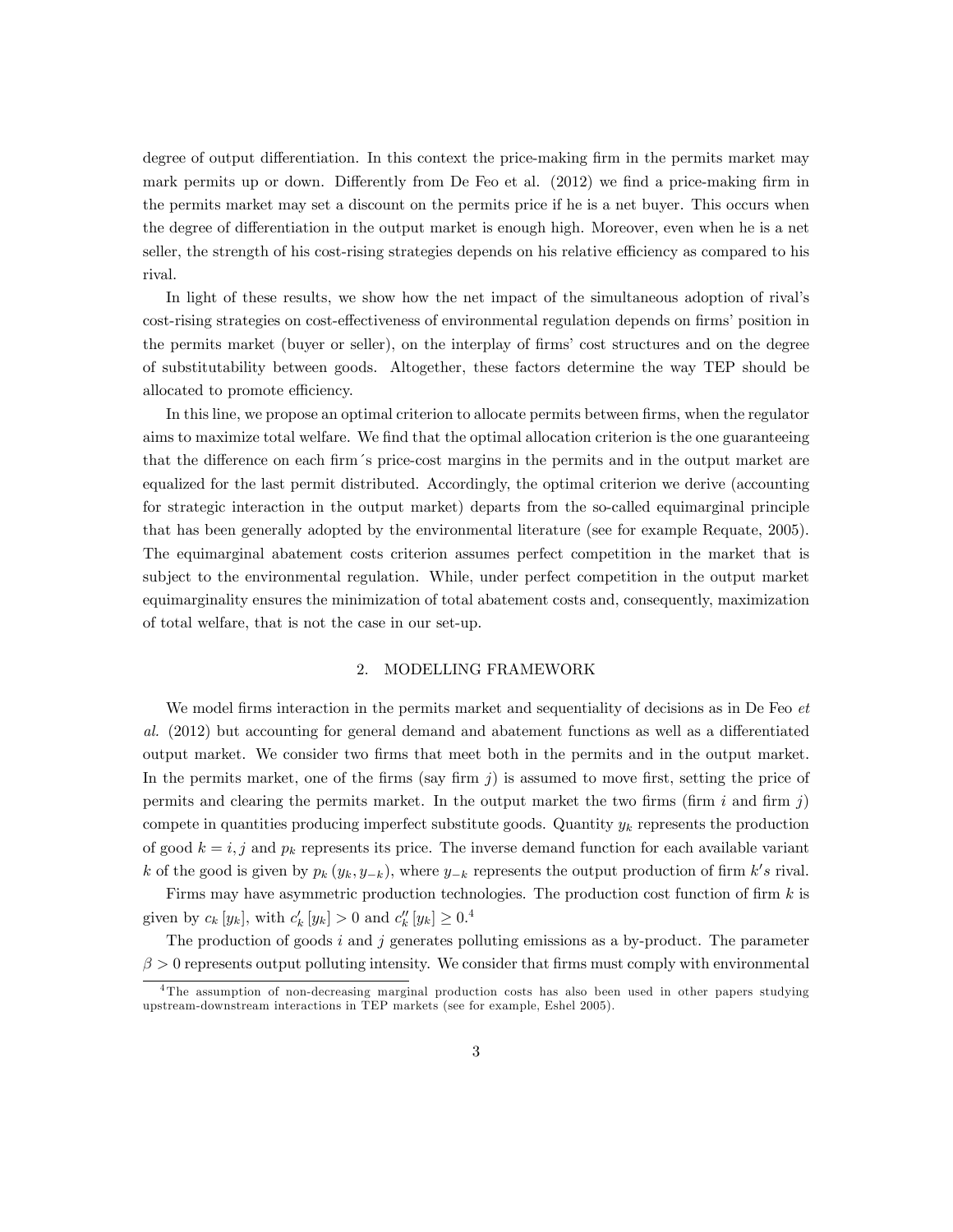regulation based on a cap and trade system:  $(i)$  permits are freely distributed up to the cap S and;  $(ii)$  each firm k needs to hold an amount of permits equal to the non-abated polluting emissions generated by the production of  $y_k$ . A percentage  $\alpha$  of total permits is received by firm i and a percentage  $1 - \alpha$  by firm j. The parameter  $\alpha \in [0, 1]$  and the cap S are an exogenous choice of the regulator. In this paper we restrict our attention to the allocation decision (as pointed out by Eshel (2005) the regulator's choices concerning permits allocation and the cap on total permits can be studied separately).<sup>5</sup>

When firms initial permits holdings,  $\alpha S$  and  $(1 - \alpha) S$ , respectively, do not coincide with the polluting emissions caused by the production of the optimal quantity of output  $\beta y_k^*$ , firms may either abate some of the extra polluting emissions or engage in permits trading. Then, the environmental regulation implies the following restriction:

$$
\beta y_k = E_k + a_k, \ k = i, j,
$$

where  $E_k \geq 0$  denotes the amount of TEP that firm k must hold to comply with the environmental rule and  $a_k \geq 0$  stands for the level of emissions abated. The abatement of polluting emissions is costly. Firms may have asymmetric abatement technologies. More precisely, to abate  $a_k$  polluting emissions, firm k incurs a cost of  $h_k(a_k)$ , <sup>6</sup> with  $h'_k(a_k) > 0$  and  $h''_k(a_k) > 0$ .<sup>7</sup>

Under the previous assumptions, firms' profits write as follows:

$$
\Pi_i (y_i, y_j, E_i, q) = p_i (y_i, y_j) y_i - c_i (y_i) + q (\alpha S - E_i) - h (\beta y_i - E_i);
$$
  
\n
$$
\Pi_j (y_i, y_j, E_i, q) = p_j (y_i, y_j) y_j - c_j (y_j) - q (\alpha S - E_i) - h (\beta y_j + S - E_i).
$$

where (i)  $\alpha S - E_i = x_i = -x_j$  corresponds to the amount of permits sold (or bought, when  $x_i < 0$ ) by firm i; (ii)  $\beta y_i - E_i = a_i$  corresponds to the amount of polluting emissions abated by firm i and (iii)  $\beta y_j - S + E_i = a_j$  corresponds to the amount of polluting emissions abated<sup>8</sup> by firm j.

Assumption: Throughout the paper we assume that:

- (A1) The demand functions are linear with  $\frac{\partial p_k(y_k, y_{-k})}{\partial y_k} < 0$ .
- (A2) The goods are imperfect substitutes with  $\frac{\partial p_k(y_k, y_{-k})}{\partial y_{-k}} < 0$ .

 $5$ The cap on pollution is generally fixed by the regulatory authority with the help of experts in the light of the pollution control target (e.g. the IPCC 1990 Scientific Assessment in the case of the Kyoto protocol and its European side agreement for the creation of the EU-ETS).

 $6$  Similarly to Eshel (2005) and De Feo et al. (2012), this paper assumes total cost independence between production and abatement. Since we are interested in analyzing the demand-side mechanisms leading to rivalís rising cost strategies, the study of cost dependence between output production and abatement is beyond the scope of this paper.

<sup>7</sup> The assumption of strictly increasing marginal abatement costs is in line with other papers studying TEP markets, such as Montero (2009) and Liski and Montero (2011).

<sup>&</sup>lt;sup>8</sup>From the market clearing condition,  $x_i = -x_j$ . Since  $x_i = \alpha S - E_i$  and  $x_j = (1 - \alpha)S - E_j$ , we obtain that  $E_i + E_j = S$  and, therefore,  $a_j = \beta y_j - E_j$  can be written as  $a_j = \beta y_j - S + E_i$ .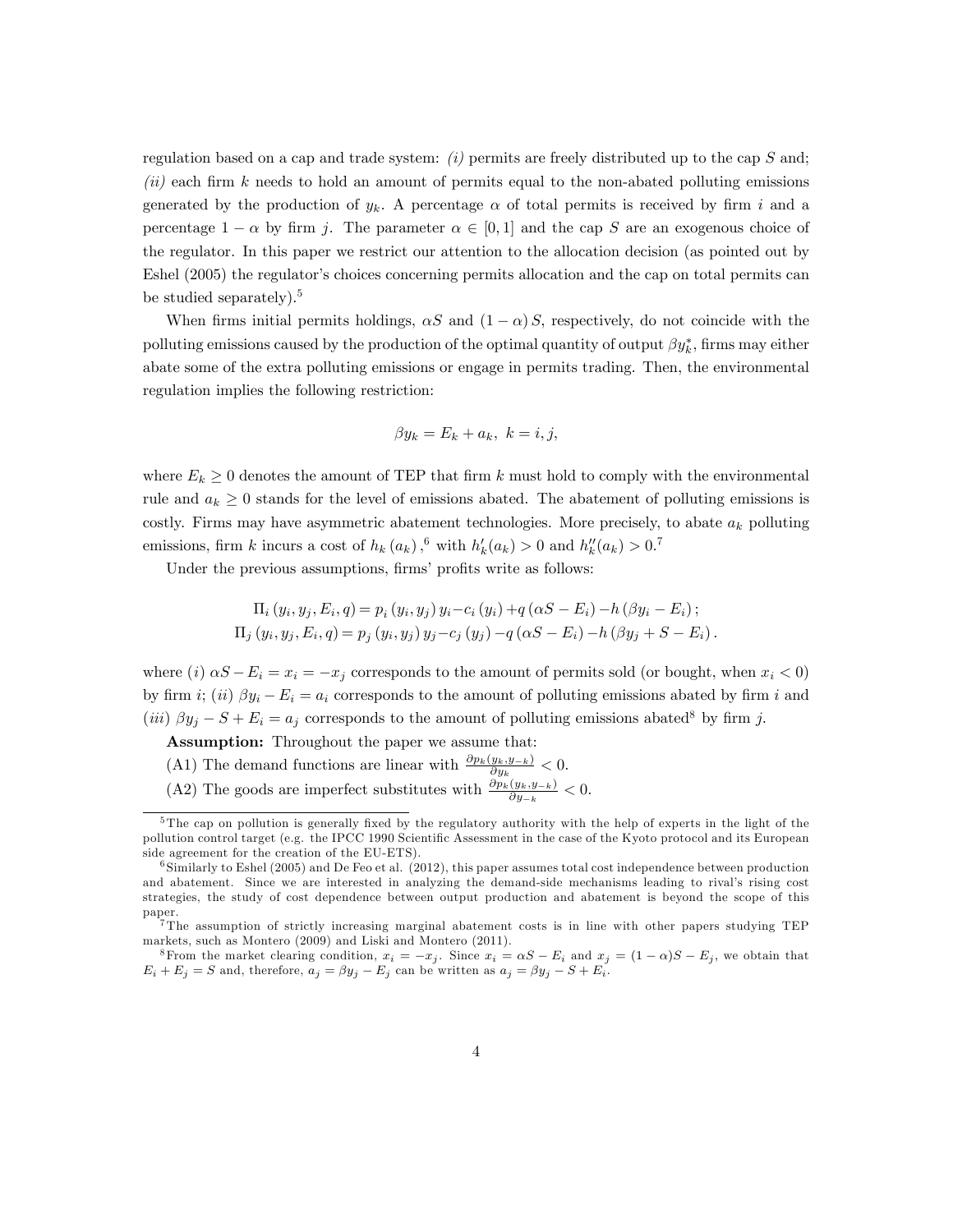(A3) 
$$
\frac{\partial^2 \Pi_k}{\partial y_k \partial y_{-k}} > \frac{\partial^2 \Pi_k}{\partial y_k^2}
$$
, or:  

$$
\frac{\partial p_k(y_k, y_{-k})}{\partial y_{-k}} > 2 \frac{\partial p_k(y_k, y_{-k})}{\partial y_k} - c''_k(y_k) - \beta^2 h''_k(\beta y_k - E_k).
$$

Note that Assumption (A2) implies  $\frac{\partial^2 \Pi_k}{\partial w \partial w}$  $\frac{\partial^2 \Pi_k}{\partial y_k \partial y_{-k}} = \frac{\partial p_k(y_k, y_{-k})}{\partial y_{-k}}$  $\frac{(y_k, y_{-k})}{\partial y_{-k}}$ , which ensures strategic substitutability, i.e. downward sloping reaction functions in the output market. Additionally,  $(A3)$  ensures that the equilibrium in the output market is unique.<sup>9</sup> A sufficient condition when production and abatement costs are convex is that  $\frac{\partial p_k(y_k, y_{-k})}{\partial y_k} < \frac{\partial p_k(y_k, y_{-k})}{\partial y_{-k}}$  $\frac{(y_k, y_{-k})}{\partial y_{-k}}$ .

Under the previous assumptions, we model interaction in the output (downstream) and the permits (upstream) market using a three stages sequential game. The players are the two firms and the timing of the game is the following: in the first stage, firm j sets the price of permits  $(q \in \mathbb{R}^+)$ ; in the second stage, firm i observes the price  $q$  and it chooses the amount of permits to use for production  $(E_i \in \mathbb{R}^+)$ , which determines the amount of permits to buy or sell  $(x_i \in \mathbb{R})$ . Firm j clears the permits market. Finally, in the third stage, given firms' permits holdings after trading  $(E_i \in \mathbb{R}^+)$ , firms simultaneously interact in the output market, strategically competing on quantities  $(y_i \in \mathbb{R}^+ \text{ and } y_j \in \mathbb{R}^+)$  and abating the extra polluting emissions  $(a_k \in \mathbb{R}^+, \text{ with } a_k = \beta y_k - E_k)$ . The payoffs of the game are the sum of firms' profits in the permits market and in the output market. We rely on the notion of subgame perfect Nash equilibrium (SPNE) to investigate firms optimal behavior in the context of our sequential game. In the following subsection, we look for the SPNE, using backward induction techniques.

#### 2.1. Subgame Perfect Nash Equilibrium

We sequentially solve the three-stages game previously described, starting from the last stage of interaction. In the last stage, both Örms simultaneously choose the output levels that solve the following profit maximization problem:

$$
\max_{y_k \geq 0} \Pi_k(y_k, y_{-k}, E_i, q),
$$

where each firm takes as given the output level of the rival firm (in the spirit of Cournot competition) as well as the outcomes in the permits market (to be determined in the first two stages of the game). The solution<sup>10</sup> to the previous problem defines firm  $k$ 's best response function in the output

<sup>&</sup>lt;sup>9</sup>More precisely it ensures that the downward sloping reaction functions are contractions; *i.e.*, their slope is always smaller than 1 in absolute value.

<sup>&</sup>lt;sup>10</sup> The Cournot equilibrium is interior as long as the marginal revenue is higher than the marginal cost when  $y_k = 0$ . When this is not the case, equilibrium outcomes may correspond to corner solutions, in which firms' optimal behavior may differ from the first order conditions derived in this paper. A sufficient condition to guarantee that we are in an interior solution is to assume that  $p_k[0, y_{-k}] > c'_k[0] + \beta h'_k[0] \quad \forall y_{-k}$ .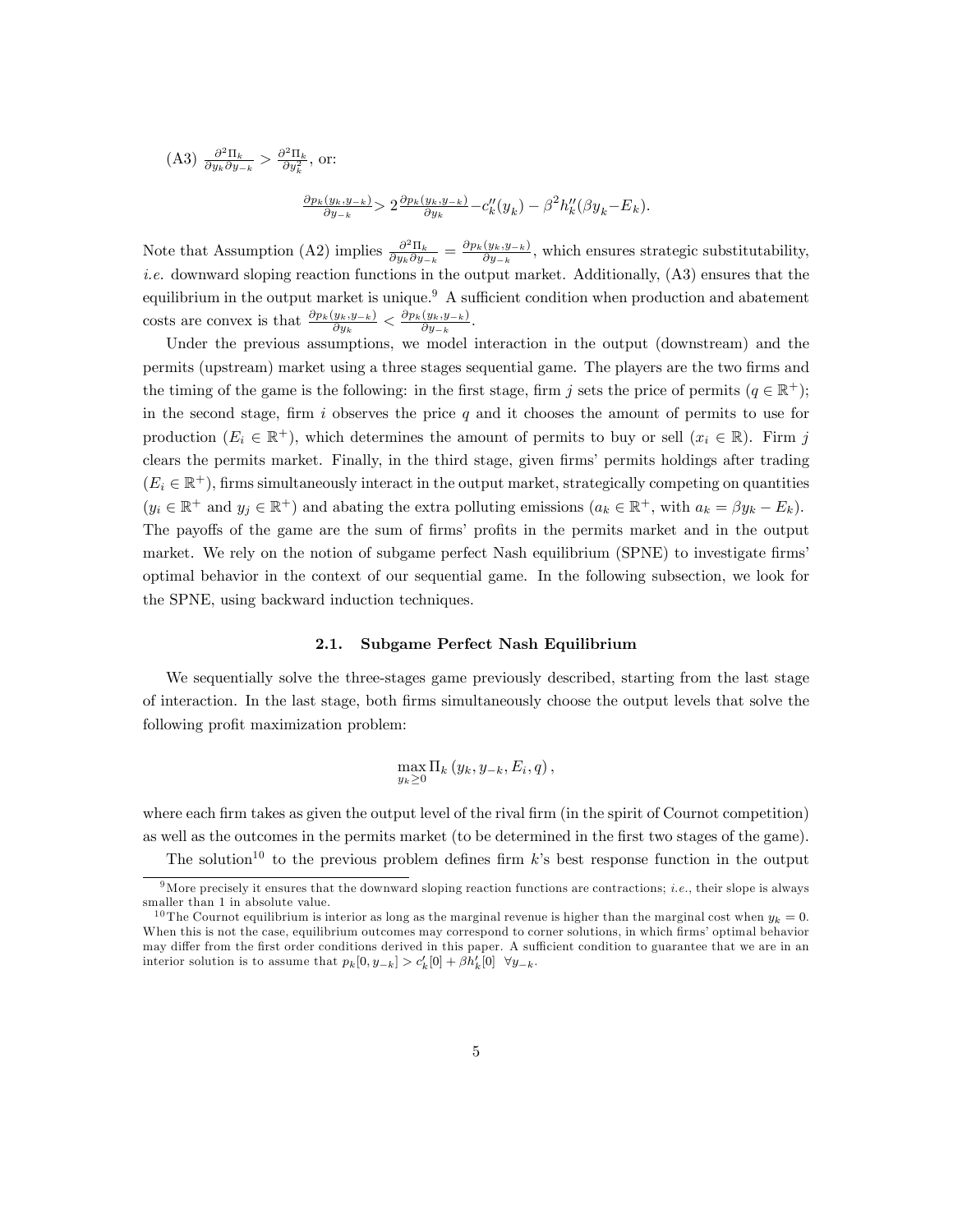market,  $k = i, j$  and is directly obtained from the first order condition (FOC):

$$
p_k(y_k, y_{-k}) + \frac{\partial p_k(y_k, y_{-k})}{\partial y_k} y_k = c'_k(y_k) + \beta h'_k(a_k).
$$
 (1)

The equilibrium output levels in the third stage are the quantities for which both firms are giving their best response to the rivalís output choice. In other words, the equilibrium vector  $(y_i^*(E_i, q), y_j^*(E_i, q))$  corresponds to the solution of the two-equations system that is obtained when we set  $k = i$  and  $k = j$  in condition (1).

Condition (1) shows that, in equilibrium each firm chooses the output level  $y_k^*(E_i, q)$  for which there is a perfect balance between the marginal revenue and the marginal cost (including abatement marginal costs). It also illustrates firms' ability to exploit the upstream-downstream strategic linkages to *pass-through* to consumers (at least part of) the additional cost of environmental regu $lation.<sup>11</sup>$ 

In the following Lemma, we summarize how the outcomes in the permits market affect output decisions via marginal abatement costs:

LEMMA 1. The larger the amount of permits used for production by firm  $k$ , the larger its equilibrium output level and the lower the equilibrium output level for its rival  $-k$ . It follows:

$$
\frac{\partial y_k^*(E_k)}{\partial E_k} > 0; \quad \frac{\partial y_{-k}^*(E_k)}{\partial E_k} < 0. \tag{2}
$$

*Proof.* The proof relies on the study of the cross-partial derivatives  $\frac{\partial^2 \Pi_k}{\partial y_k \partial E_k}$  and  $\frac{\partial^2 \Pi_{-k}}{\partial y_{-k} \partial E}$  $\frac{\partial}{\partial y_{-k}\partial E_k}$  (supermodularity and complementarity, see Amir, 2005). Without loss of generality, suppose  $k = i$ . Since

$$
\tfrac{\partial^2\Pi_i}{\partial y_i\partial E_i}=\beta h_i''(\beta y_i\!-\!E_i)>0
$$

and

$$
\frac{\partial^2 \Pi_j}{\partial y_j \partial E_i} = -\beta h''_j(\beta y_j - S + E_i) < 0
$$

the larger  $E_i$ , the larger  $y_i^*(E_i)$  and the smaller  $y_j^*(E_i)$ .

Lemma 1 shows that firms' equilibrium output production increases with their level of permits holdings after trading (decreasing with the rival's level). Everything else the same, the larger the amount of permits hold by firm  $k$  after trading, the lower its abatement needs. As a result, firm  $k$ 's marginal abatement cost is lower and firm k is able to increase its output production. This direct effect is reinforced by the strategic substitutability of firms' output decisions. Accordingly, the result in  $(2)$  is independent of which of the two rival firms is the most efficient in terms of

 $11$ The extent to which firms are able to pass-through the environmental costs to consumers has been widely discussed in the context of the debate about windfall profits in oligopolies subject to environmental regulation based on TEP.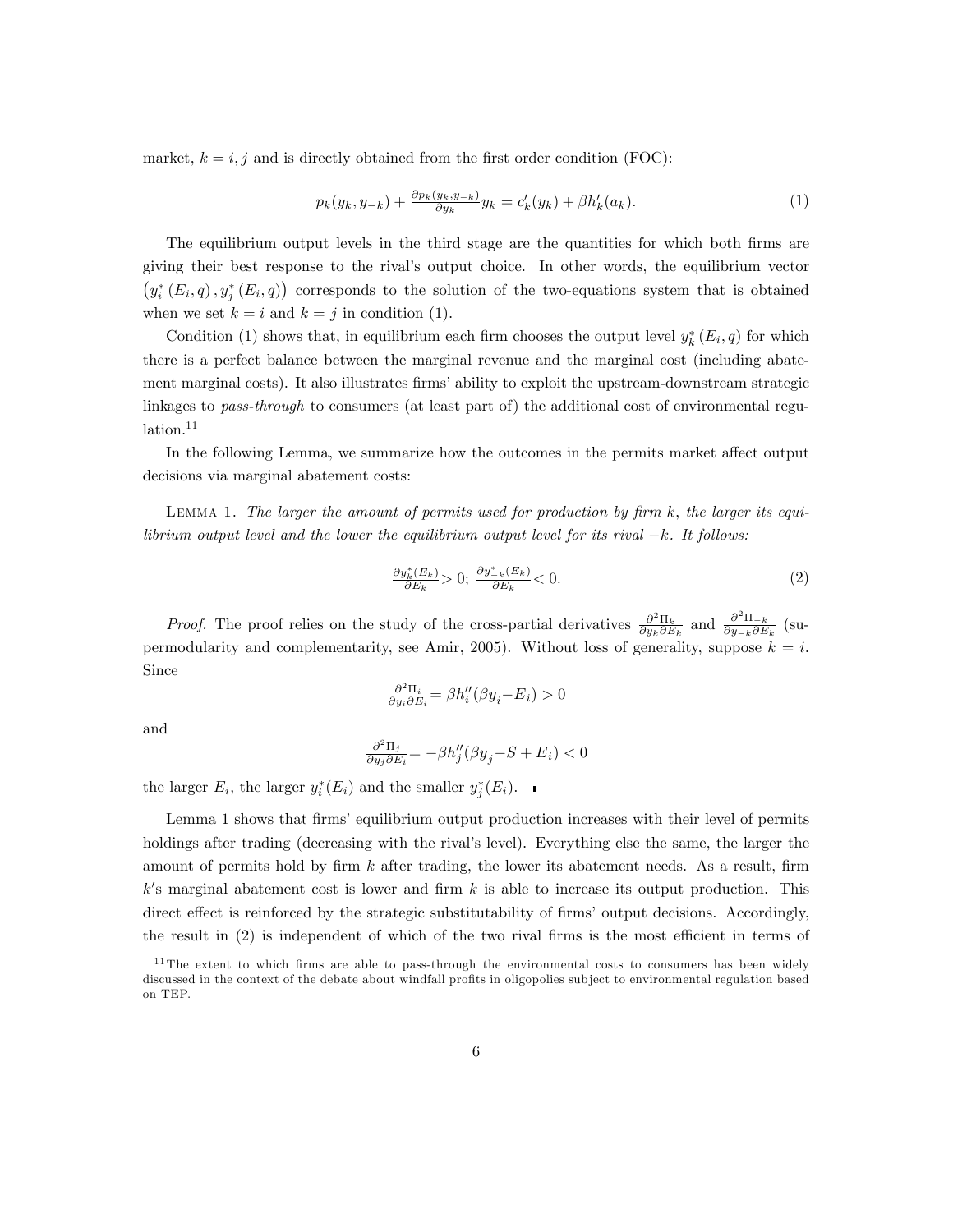abatement.

 $12$  The FOC is

In the second stage, firm i chooses the amount of permits to use in production  $(E_i)$  after observing the price of permits  $(q)$ . When deciding  $E_i$ , firm i anticipates the strategic interaction that will take place in the output market. Formally, firm  $i$  solves the following optimization problem:

$$
\max_{E_i \ge 0} \Pi_i(y_i, y_j, E_i, q)
$$
  
s.t.  $y_i = y_i^*(E_i)$  and  $y_j = y_j^*(E_i)$ 

The restrictions follows from firm  $i$ 's ability to anticipate how its decisions in the permits market affect output competition in the third stage.

The solution to the previous problem defines firm  $i$ 's equilibrium permits endowments after trading conditional on the price of permits,  $E_i^*(q)$ . In the interior equilibrium,  $E_i^*(q)$  is obtained from the FOC of the previous problem, that after rearranging<sup>12</sup> becomes

$$
q - h_i'(y_i^*(E_i)) = \frac{\partial p_i(y_i^*, y_j^*)}{\partial y_j^*} y_i^* \frac{\partial y_j^*(E_i)}{\partial E_i}
$$
\n
$$
\tag{3}
$$

In equilibrium,  $E_i^*(q)$  is such that firm i does not have any opportunity to increase its total profits by trading-off output profits by profits due to permits' transactions.<sup>13</sup> The equilibrium condition (3) shows that, when deciding  $E_i$ , firm i takes into account the marginal profitability of permits transactions  $(q - h'_i(.))$  as well as the impact of  $E_i$  in the profits in the output market (which is given by the LHS of (3)). This behavior leads firm i to adopt a "rival's cost-rising strategy". Despite being a follower in the permits market, firm  $i$  does not behave as a typical price-taker. Differently from the dominant-fringe setting (e.g. Eshel 2005), in the context of our model, firm  $i$ has incentives to over-use emission permits to decrease its abatement needs (while increasing the rival's abatement needs) and become more competitive in the output market.

The following Lemma demonstrates that firm  $i$ 's behavior in the permits market is indeed consistent with a rival's cost-rising strategy. $^{14}$ 

LEMMA 2. For a given price of permits  $q$ , firm i abates less than efficiently. The difference

$$
\frac{d\Pi_i}{dE_i} = \frac{\partial \Pi_i}{\partial E_i} + \frac{\partial \Pi_i}{\partial y_i^*(E_i)} \frac{\partial y_i^*(E_i)}{\partial E_i} + \frac{\partial \Pi_i}{\partial y_j^*(E_i)} \frac{\partial y_j^*(E_i)}{\partial E_i} = 0
$$

Since  $\partial\Pi_i/\partial y_i^*(E_i)=0$  because firm i optimally chooses its quantity in the third stage, the FOC reduces to

$$
\frac{\partial \Pi_i}{\partial E_i} + \frac{\partial \Pi_i}{\partial y_j^*(E_i)} \frac{\partial y_j^*(E_i)}{\partial E_i} = 0,
$$

where  $\frac{\partial \Pi_i}{\partial E_i} = -q + h'_i(y_i^*(E_i))$  and  $\frac{\partial \Pi_i}{\partial y_j^*(E_i)} = \frac{\partial p_i(y_i^*, y_j^*)}{\partial y_j^*}$  $\frac{\partial u^{i} \partial y_{j}^{*}}{\partial y_{j}^{*}} y_{i}^{*}$ .

<sup>13</sup>Our analysis is valid when the second order condition  $\frac{d^2\Pi_i^*[E_i,q]}{dE_i^2} < 0$  holds. See Appendix for its explicit computation.

<sup>&</sup>lt;sup>14</sup> The result in Lemma 2 is in line with the result in the simpler setup of De Feo *et al.* (2012).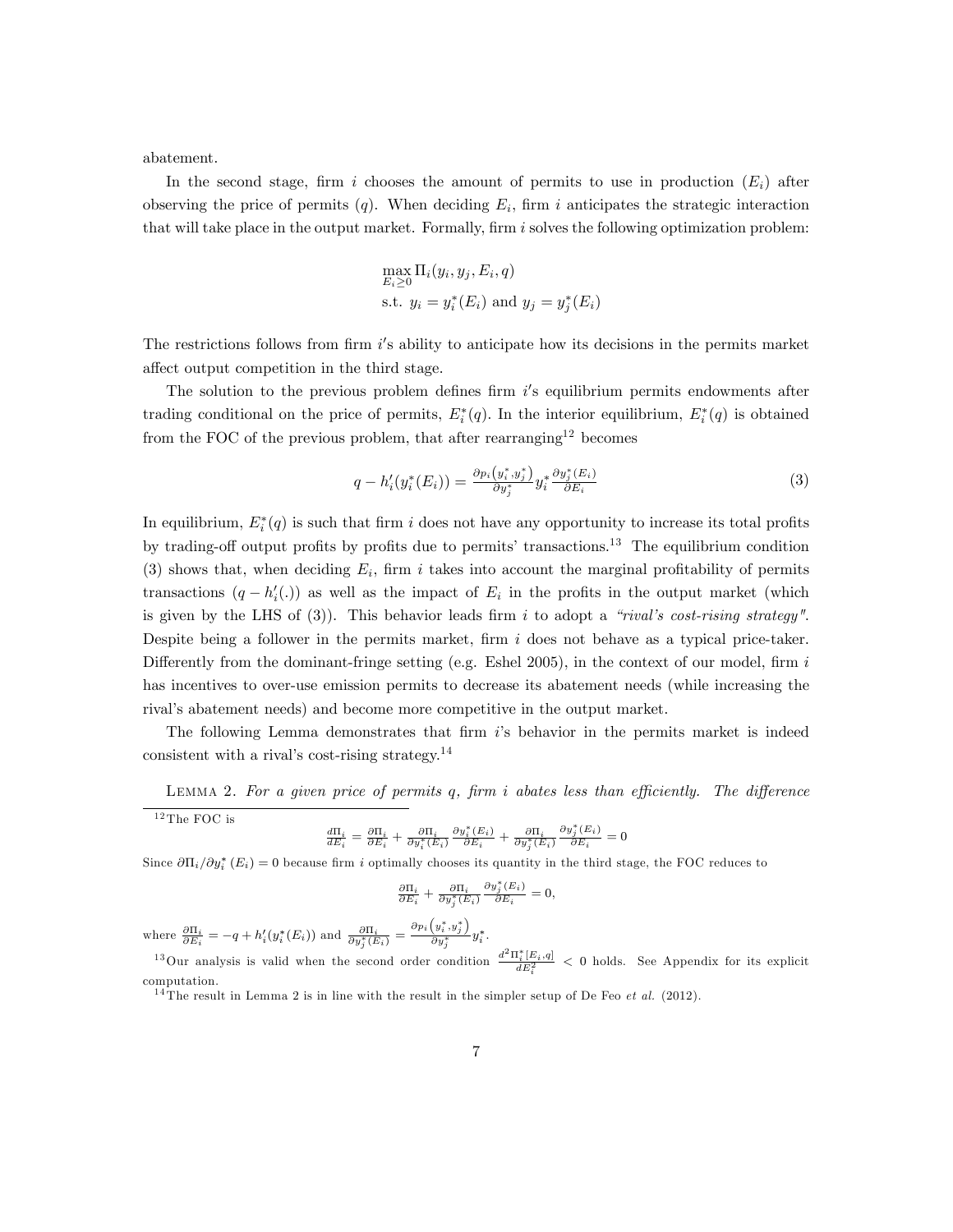between permits price and firm  $i$ 's marginal abatement costs is given by:

$$
q - h_i'(y_i^*(E_i)) = \frac{\partial p_i(y_i^*, y_j^*)}{\partial y_j^*} y_i^* \frac{\partial y_j^*(E_i)}{\partial E_i} > 0
$$
\n<sup>(4)</sup>

*Proof.* The proof is straightforward since  $\frac{\partial p_i(y_i^*, y_j^*)}{\partial u^*}$  $\frac{\left(y^*_i, y^*_j\right)}{\partial y^*_j} < 0 \text{ and } \frac{\partial y^*_j(E_i)}{\partial E_i}$  $\frac{\partial f_j(\Sigma_i)}{\partial E_i} < 0$ , as shown in Lemma 1.

Due to strategic interaction in the output market, the price-taking firm in the permits market ends up behaving strategically: firm  $i$  strategically chooses to forego profits from permits transactions to benefit from a better position in relation to its rival in the output market. Differently from a typical price-taker, firm i uses its decisions concerning  $E_i$  to reduce its overall marginal costs, while increasing its rival marginal costs (recall that the rival is responsible for clearing the permits market). This strategy allows firm  $i$  to increase its market share in the output market, obtaining higher output profits than the profit level corresponding to the choice of  $E_i$  that leads to  $q = h'_i$ .

Finally, in the first stage, firm j quotes the price  $q^*$  that solves the following optimization problem:

$$
\max_{q \ge 0} \Pi_j(y_i, y_j, E_i, q)
$$
  
s.t.  $E_i = E_i^*(q)$ ,  $y_i = y_i^*(E_i^*(q))$  and  $y_j = y_j^*(E_i^*(q))$ .

Since firm  $j$  anticipates interactions in the subsequent stages of the game, we need to account for the previous restrictions that state that firm j is able to anticipate both  $(i)$  firm i's permits holdings after trading in the second stage, *i.e.*  $E_i = E_i^*(q)$ ; and *(ii)* how the decisions in the permits market affect output competition in the third stage, *i.e.*  $y_k = y_k^*(E_i^*(q))$ ,  $k = i, j$ .

Concentrating exclusively on the case of interior solutions, the equilibrium price of permits is obtained from the first order condition to the previous problem  $\frac{d\Pi_j}{dq} = 0$ , yielding:

$$
\frac{\partial \Pi_j}{\partial q} + \frac{\partial \Pi_j}{\partial E_i^*} \frac{\partial E_i^*}{\partial q} = -\frac{\partial \Pi_j}{\partial y_j^*} \frac{\partial y_j^*}{\partial E_i^*} \frac{\partial E_i^*}{\partial q} - \frac{\partial \Pi_j}{\partial y_i^*} \frac{\partial y_i^*}{\partial E_i^*} \frac{\partial E_i^*}{\partial q} \tag{5}
$$

The equilibrium price of permits  $q^*$  that satisfies the previous guarantees that firm j is exploiting all existing profit opportunities (considering the permits market as well as the output market). In equilibrium, variations in output profits induced by marginal variations in  $q$  (given by the RHS in condition  $(5)$ ) are exactly compensated by variations in the profits associated with permits' transactions (given by the LHS in condition (5)). The optimality condition shows that the equilibrium price of permits  $q^*$  depends on firm j's market power in the permits market but also on firms' ability to exploit the technological linkages between permits and output markets. As a result, the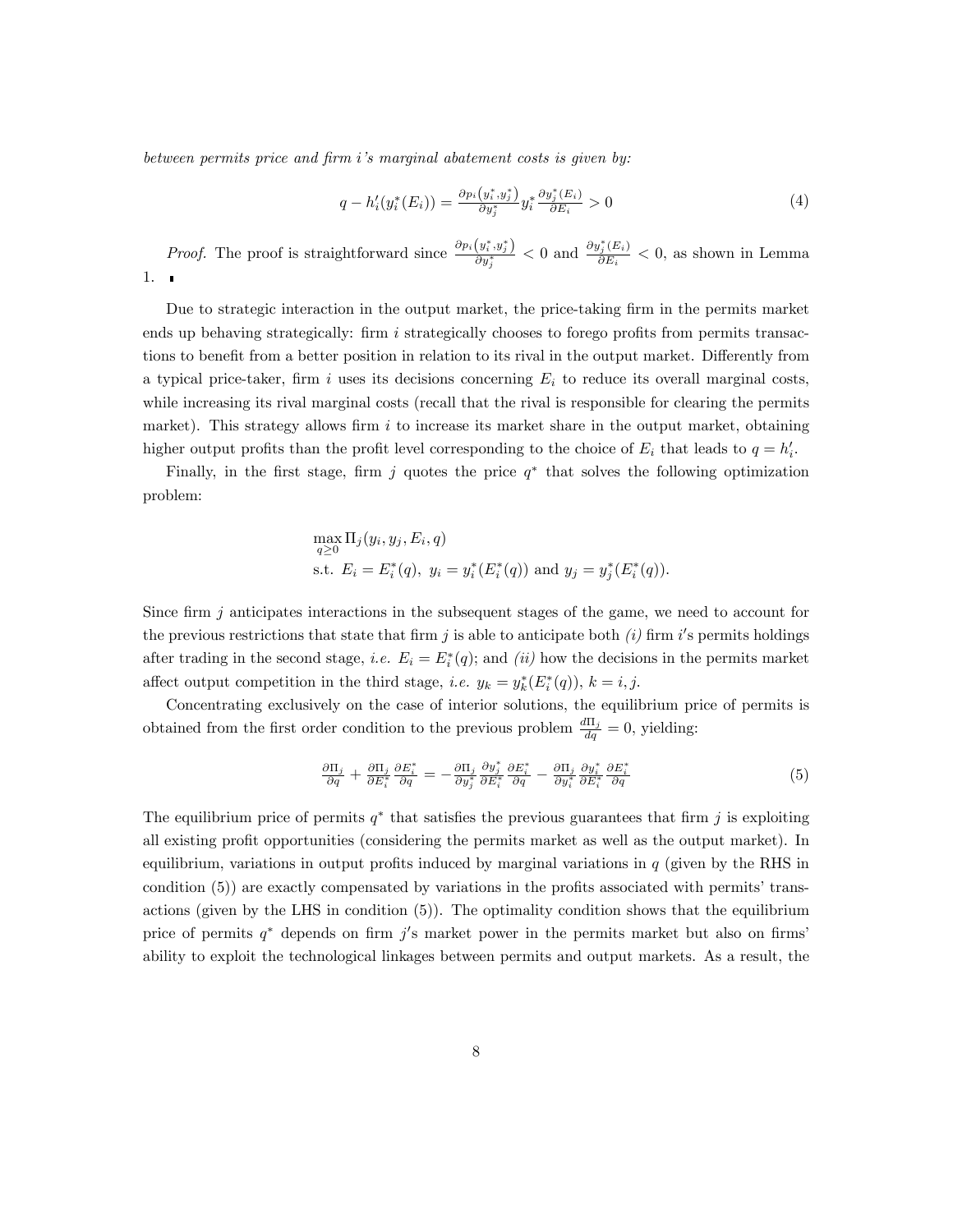equilibrium price of permits will, in general, differ from firm  $j'$ s marginal abatement cost.<sup>15</sup> The following Lemma identifies the mechanisms driving firm  $j$  away from marginal cost pricing in the permits market.

LEMMA 3. Everything else the same, the equilibrium price of permits  $(q^*)$  may be either higher or lower than the efficient one,  $\hat{q} = h'_j$ , with:

$$
q - h'_j = -\frac{\partial p_j(y_i, y_j)}{\partial y_i^*} \frac{\partial y_i^*}{\partial E_i^*} y_j^* + \frac{x_i^*}{\partial E_i^* / \partial q}.
$$
\n
$$
(6)
$$

*Proof.* Equation 6 is obtained by substituting the single elements in (5) and rearranging.

The first determinant of the difference between the equilibrium price of permits  $q^*$  and the marginal abatement cost  $h'_j$  corresponds to the positive term  $-\frac{\partial p_j(y_i, y_j)}{\partial y_i}$  $\partial y_i$  $\frac{\partial y_i^*}{\partial E_i} y_j^*(E_i(q)) > 0$  in condition  $(6)$ . This term is associated with firm j's reaction to firm i's cost-rising strategy in the second stage. In stage 2, firm i wishes to purchase more/ sell less permits than a competitive firm would do. This shifts upwards firm is demand/ supply of permits. Anticipating such behavior, in the first stage, firm j tries to make firm i's rising-cost strategy less effective by charging an additional mark-up equal to  $-\frac{\partial p_j(y_i, y_j)}{\partial y_i}$  $\partial y_i$  $\frac{\partial y_i^*}{\partial E_i} y_j^*(E_i(q)) > 0.$ 

The second determinant of the gap  $q^* - h'_j$  is associated with the market power of firm j in the permits market. This determinant corresponds to  $\frac{x_i^*(q)}{\partial E^*(q)}$  $\frac{x_i(q)}{\partial E_i^*(q)/\partial q}$  in condition (6). Focusing exclusively on this effect, condition (6) implies that, everything else the same, when firm  $j$  is a net-seller of permits  $(x_i^* < 0)$ , it is willing to quote an additional mark-up<sup>16</sup> over  $h'_j$ . In contrast, when firm j is a net-buyer of permits  $(x_i^* > 0)$ , there is a price discount equal to  $\frac{x_i^*(q)}{\partial E_i^*(q)}$  $\frac{x_i(q)}{\partial E_i^*(q)/\partial q}$ .

In light of (6), the gap  $q^* - h'_j$  may be positive or negative. When firm j is a seller of permits it will certainly be positive. In contrast, when firm j is a buyer of permits, if the effect  $\frac{x_i^*(q)}{\partial F^*(q)}$  $\frac{x_i(q)}{\partial E_i^*(q)/\partial q}$  is very strong, firm  $j$  might be interested in marking down the price of permits in order to increase its profits from permits trading. This possibility is ruled out in De Feo  $et$  al. (2012). Due to perfect substitutability, in their paper it is always profitable to mark up the price of permits in an interior solution to become more competitive in the output market. Herein, instead, we see how the degree of output competition (which is related to the degree of product differentiation<sup>17</sup>) and abatement

$$
\frac{\partial \Pi_j}{\partial q} = E_i^* - \alpha S = -x_i^*(q)
$$
  

$$
\frac{\partial \Pi_j}{\partial E_i^*} = q - h'_j(\beta y_j - S + E_i)
$$

and  $\frac{\partial E_i^*}{\partial q} < 0$  because  $\frac{\partial^2 \Pi_i}{\partial E_i \partial q} = -1 < 0$ .

On the RHS, we have that  $\frac{\partial \Pi_j}{\partial y_j^*}$  $\frac{\partial y^*_j}{\partial E^*_i}$  $\frac{\partial E_i^*}{\partial q} = 0$ , by the FOC of firm j in the third stage. In addition,  $\frac{\partial \Pi_j}{\partial y_i^*} =$  $\partial p_j(y_i,y_j)$  $\frac{(y_i, y_j)}{\partial y_i} y_j^* < 0$ ; and  $\frac{\partial y_i^*}{\partial E_i^*} < 0$  as shown in Lemma 1.

$$
{}^{16}\text{Recall that } \frac{\partial E_i^*(q)}{\partial q} < 0.
$$

 $17$  Competition is intense when goods are closer substitutes.

 $15$ The single elements of equation (5) are the following. On the LHS: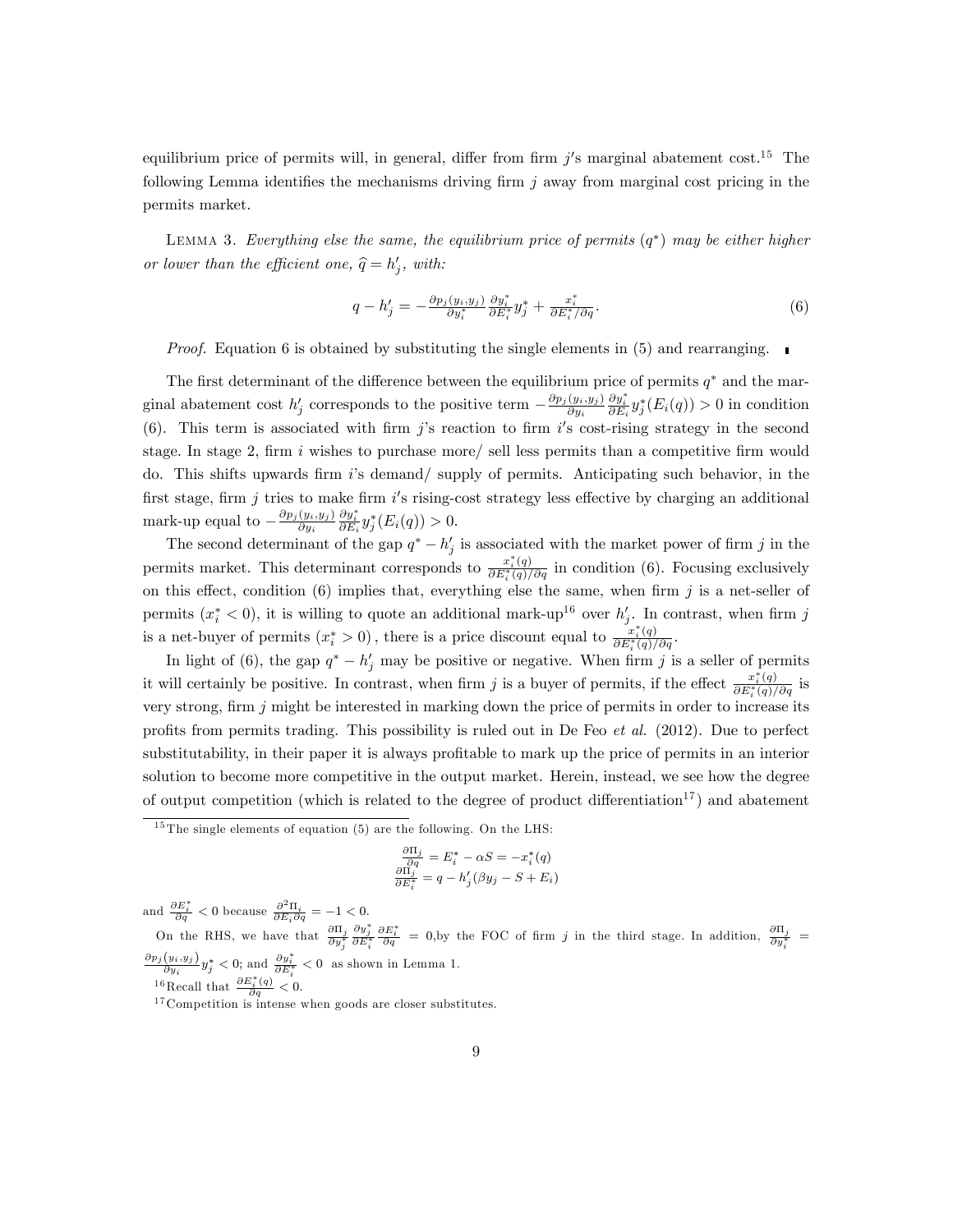cost asymmetries interact to determine which strategy is more profitable for the firm.

Subtracting  $(6)$  from  $(4)$  we can compute the equilibrium value of the gap between firms' marginal abatement costs:

$$
h_i'(a_i^*) - h_j'(a_j^*) = \frac{x_i^*(q)}{\partial E_i^*(q)/\partial q} - \frac{\partial p_j}{\partial y_i} \frac{\partial y_i^*}{\partial E_i} y_j^* - \frac{\partial p_i}{\partial y_j} \frac{\partial y_j^*}{\partial E_i} y_i^*.
$$
 (7)

The previous equality shows that the equilibrium differential between firms' abatement costs can be decomposed in three effects. The first effect is given by  $\frac{x_i^*(q)}{\partial F^*(q)}$  $\frac{x_i(q)}{\partial E_i^*(q)/\partial q}$  and it stems from firm j's market power in the permits market (Hahn, 1985). This effect may be positive or negative (depending on whether firm  $i$  is a buyer or a seller of permits, respectively). The second effect is given by  $-\frac{\partial p_j}{\partial y_i}$  $\partial y_i$  $\frac{\partial y_i^*}{\partial E_i} y_j^* > 0$  and it stems from firm j's ability to adopt a rising rival's cost strategy. This effect is equivalent to the output market effect emphasized in the dominant-fringe literature (see, *e.g.* Eshel, 2005). Finally, the third effect is given by  $-\frac{\partial p_i}{\partial y_j}$  $\frac{\partial y_j^*}{\partial E_i} y_i^* < 0$  and it is associated with firm  $i$ 's ability to adopt rising rival's cost strategies as well.

Whether this third effect increases or decreases the gap between marginal abatement costs depends on firms' position in the permits market, as well as on the interplay of firms in the permits market and in the output market<sup>18</sup>.

In the context of our general framework, firms' behavior is influenced by several determinants (demand configuration, production costs, abatement technologies, pollution intensities and regulatory decisions) that affect equilibrium outcomes in potentially different directions. In Appendix B we consider specific functional forms to illustrate the strategic interactions previously discussed. In the remainder of this section, we highlight how the key parameters of our model (namely, pollution intensity, degree of substitutability in the output market, and firms' abatement technologies) affect equilibrium outcomes. We leave the analysis of welfare and regulatory implications for next section.

First, it is worth noting that in this paper we have assumed that the two firms have the same pollution intensity  $\beta$ , somehow<sup>19</sup> implying the use of the same production technology by the two firms. Assuming different pollution intensities would be different from assuming differences in

<sup>&</sup>lt;sup>18</sup>When firm j is a net buyer of permits and the first term in the RHS of (6) is higher in absolute value than the second term, permits prices are under-priced, leading to  $h_i'(a_i^*) < h_j'(a_i^*)$ . The fact that permits are under-priced generate a downward move along firm is supply of permits. This is further aggravated by the upward shift in the supply of permits that is associated with firm  $i'$ s rising rival's cost strategies. When firm  $j$  is a net-seller of permits, they are always over-priced  $(q^* > h'_j(q_j^*))$ . The higher price of permits induces a reduction in the quantity of permits demanded by firm  $i$  due to a move *along* firm  $i$ 's demand curve for permits. However, as described in Lemma 2, firm i's strategic behavior also *shifts* permits' demand curve upwards. As the two effects move in opposite directions, it is not possible to say a priori, which firm has the lowest marginal abatement cost. When  $\frac{\partial p_i}{\partial y_j}$  $\frac{\partial y^*_j}{\partial E_i} y^*_i$ is small enough, we have that  $h'_i(a_i^*) > h'_j(a_j^*)$ . In contrast, when the adoption of rising rival's cost strategy by firm is small enough, we have that  $n_i(a_i) > n_j(a_j)$ . In contrast, when the adoption of itsing fival s cost strategy by firm<br>i more than compensates firm j's over-pricing strategy in the permits market, we have that firm i is the the lowest marginal abatement cost (with  $h_i'(a_i^*) < h_j'(a_j^*)$ ).

<sup>&</sup>lt;sup>19</sup> Somehow because the production technology is given both by the pollution intensity  $\beta$ , which reflects the use of a polluting input which is the same for both firms, and the separable production cost  $c_k(y_k)$ .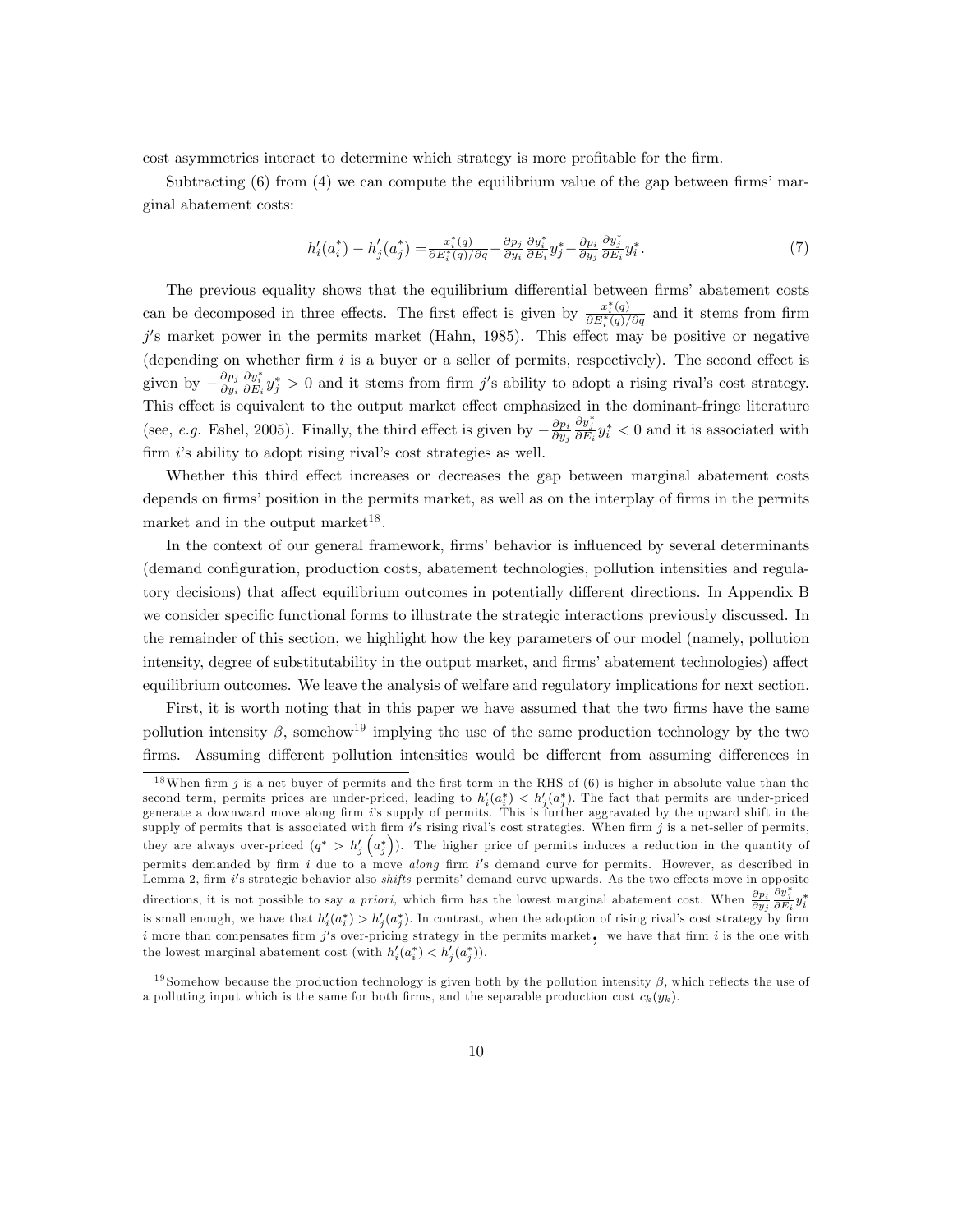abatement technologies and cannot be fully captured by using simple scale factors in the abatement function. It is therefore worth discussing what would be the effect of having a firm using a less polluting production process. Everything else the same, a lower  $\beta$  would shift outwards the reaction function in the output market of the less polluting firm (and make it flatter). The result would be that the less polluting firm would produce more in equilibrium, for any given amount of permits held, and the most polluting firm would produce less.

As for the permits market, we first explore the case in which firm  $i$  has a lower pollution intensity than firm j. Looking at equation (4), when comparing the results with firm i having a lower  $\beta$  we can identify a direct effect, for which firm  $i$  is willing to accept a lower price for the supply of any amount of permits (and is therefore willing to sell more permits for any given price  $q$ ):  $h'_{i}$  decreases with a lower pollution intensity. However there is also a strategic effect which goes in the opposite direction.<sup>20</sup> In equation (4) the term on the RHS increases with a lower  $\beta$  since  $y_i^*$  is larger for any given  $E_i$ . This term shows that the less polluting firm is willing to withhold permits in order to gain a strategic advantage in the output market.

The same reasoning can be done in the case in which firm  $j$  has a pollution intensity that is lower than firm i. Looking at (6) we see that there is a direct effect of a lower  $\beta$  on the demand of permits by firm j that would choose a lower q (and therefore a lower  $E_j$ ) on the supply schedule of firm i because of its lower marginal abatement cost  $h'_j$ . As in the case of firm i there is also a strategic effect related to the rising-rival-cost strategy of firm j. The firm with lower  $\beta$  has an incentive to withhold pollution permits in order to gain an advantage on the output market. Everything else the same, the term on the RHS of (6) increases with a lower  $\beta$  since  $y_j^*$  is larger for any given  $E_i$ .

Regarding the degree of product differentiation in the output market, it affects firms' optimal decisions not only in the output market but also in the permits market. As shown in (4), the degree of substitutability between good i and j determines the magnitude of  $q-h'_i$  for firm i. Similarly, the degree of substitutability between good j and i determines the magnitude of the first term in  $(6)$ . When products are very differentiated, a reduction in firms' marginal abatement cost has a lower impact on firms' relative competitiveness in the output market than in the case of close substitutes. Accordingly, when products are significantly differentiated, the rival's cost-rising strategies tend to become less effective and the equilibrium price of permits is mostly influenced by firm  $j'$ s position in the permits market. Instead, when products are close substitutes<sup>21</sup>, firms' relative competitiveness in the output market depends more significantly on their marginal abatement cost and therefore firm  $j$  tends to mark up the price of permits to decrease its abatement needs (while increasing the rival's abatement needs) and become more competitive in the output market.

The asymmetry between marginal abatement cost functions also affect the relative magnitude of the two effects in  $(6)$  and, as we will see in the following section, the optimal allocation of

 $20$ We thank an anonimous referee for pointing out this effect.

<sup>&</sup>lt;sup>21</sup>This is the case of De Feo *et al.* (2012) who consider perfectly substitute goods.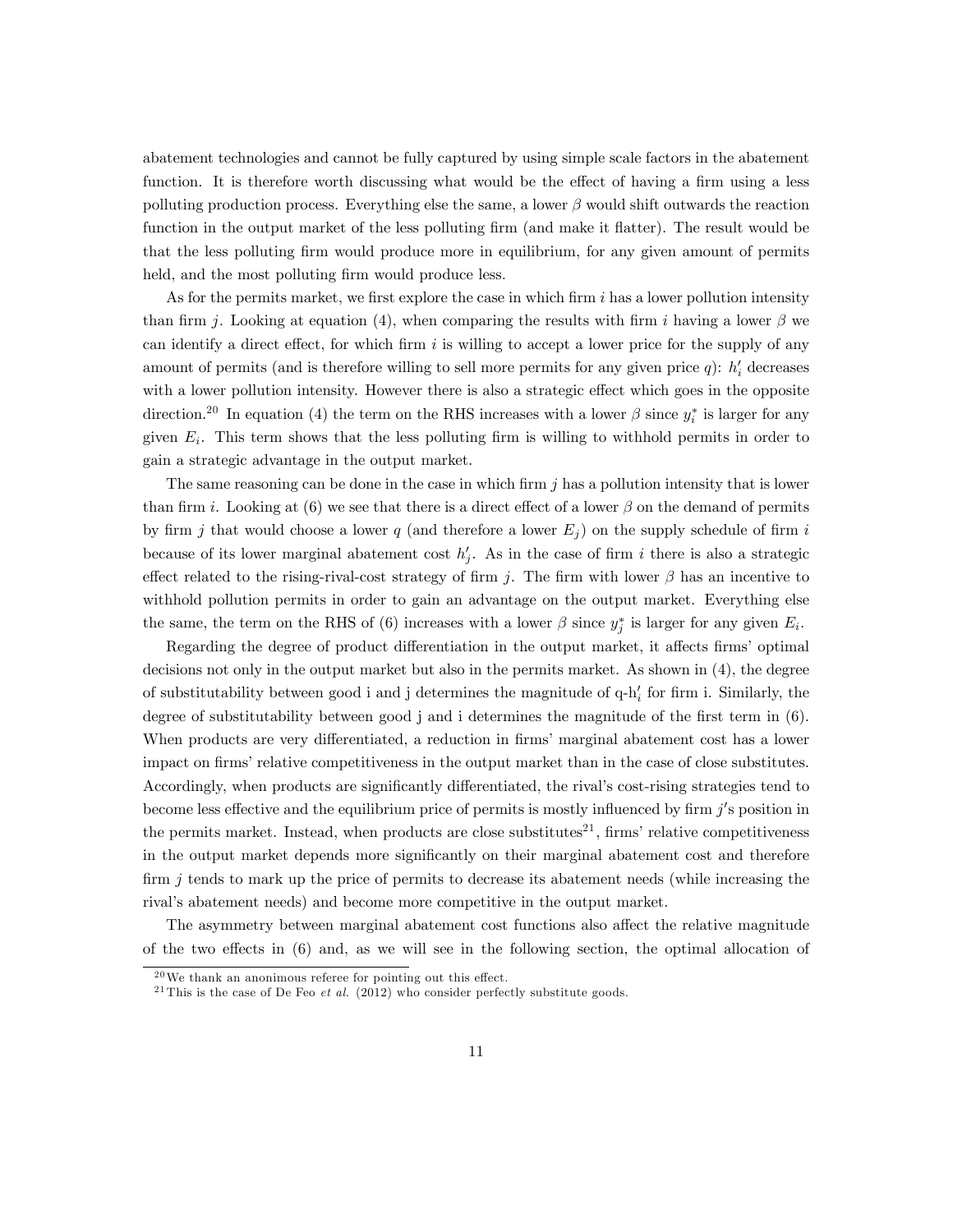permits between firms. As the relative size of the permits market increases in relation to the output market, if firm  $j$  is a net buyer of permits, it tends to be more interested in marking-down the price of permits than in increasing its rivalís cost in the output market.

#### 3. REGULATION AND POLICY IMPLICATIONS

From Lemma 2, we conclude that strategic interaction in the output market results in an upward shift of firm i's demand curve (or supply curve) of permits, which leads firm i to under-invest in pollution abatement, for any given price of permits. Depending on the interplay between the market power in the permits market and the incentive to adopt a rival's cost-rising strategy, firm  $j$  might be interested in abating more or less than efficiently.

Environmental literature usually presents the maximization of social welfare as the main objective of the environmental regulator. With this purpose the regulator maximizes welfare that depends positively on consumer's surplus  $(CS)$  and profits  $(\Pi_i + \Pi_j)$  and negatively on a damage function that depends on total emissions, and that herein we assume linear. Since total emissions in a cap-and-trade system are fixed equal to  $S$  our linear damage function  $aS$  does not depend on the permits allocation rule  $\alpha$ . Then, the regulator maximizes

$$
W = CS + \Pi_i + \Pi_j - aS
$$

with respect to  $\alpha$  anticipating subsequent equilibrium outcomes,  $q^*(\alpha)$ ,  $E_i^*(q^*(\alpha))$  and  $y_k^*(E_i^*(q^*(\alpha)))$ . Accordingly, we consider that the regulator is able to anticipate the impacts of  $\alpha$  not only in the permits market but also on the output market. In particular, the regulator is able to anticipate that along the equilibrium path, the output level of the firm receiving more permits increases while the output of the Örm receiving less permits decreases (see the Appendix for more detail on this):

$$
\frac{\partial y_i^*}{\partial \alpha} > 0 \text{ and } \frac{\partial y_j^*}{\partial \alpha} < 0 \tag{8}
$$

The mechanism behind this result is the following: first, an increases of  $\alpha$  leads to a decrease in the permits' price. This reduction of the price of permits entails a downward move along firm  $i$ 's demand curve for permits (or supply of permits, if firm  $i$  is a net-seller), which, in turn, leads to an increase in the use of permits for production by firm i. As a consequence, firm  $i'$ s marginal abatement costs are lower than before, yielding an increase in firm  $i$ 's output production. The opposite occurs to firm j, that looses market share after an increase of  $\alpha$ . The impact on total output and consumers' welfare depends on whether the increase of  $y_k$  more than compensates the decrease of  $y_{-k}$  after the variation of  $\alpha$ .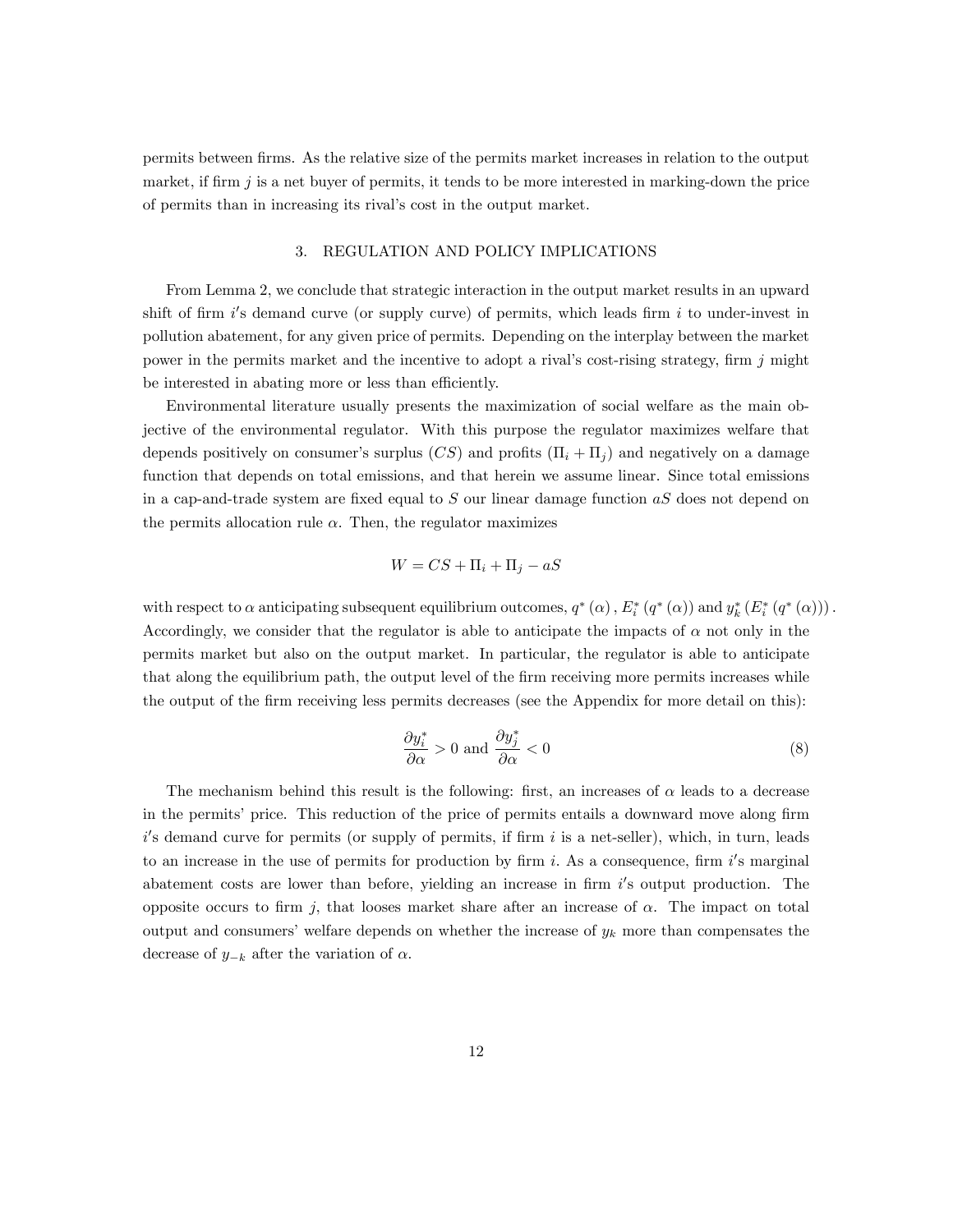Give the regulator's maximization problem, the following FOC is valid for interior solutions<sup>22</sup>:

$$
\frac{\partial CS}{\partial \alpha} + \frac{\partial \Pi_i}{\partial \alpha} + \frac{\partial \Pi_j}{\partial \alpha} = 0
$$

In Appendix C we show how the previous FOC results in the following optimal permits allocation rule in the case of symmetric demands in the output market:

$$
\frac{dE_i^*}{d\alpha} \left( h_i' - h_j' \right) = \frac{dE_i^*}{d\alpha} \left( \frac{\partial y_i^*}{\partial E_i} y_i^* \frac{\partial p_i}{\partial y_i} + \frac{\partial y_j^*}{\partial E_i} y_j^* \frac{\partial p_j}{\partial y_j} \right). \tag{9}
$$

Basically such allocation rule ensures that any asymmetry on firms' equilibrium marginal abatement costs is compensated by an equal asymmetry in the strategic effect on the output market in equilibrium.

The result in (9) violates the so-called equimarginal principle that has been generally adopted by the environmental literature (see for example Requate, 2005) that assumes perfect competition in the market that is subject to the environmental regulation (see for example Montgomery, 1972). Under perfect competition in the output market equimarginality ensures the minimization of total abatement costs and, consequently, maximization of total welfare. Due to the strategic interaction in the output market our result differs from the equimarginal principle. In fact  $(9)$  can be reformulated as we do in the following proposition.

PROPOSITION 1. The optimal allocation of permits is the one that ensures that the difference on each Örmís price-cost margins in the permits and in the output market are equalized for the last permit distributed:

$$
\left[ \left( q - h'_j \right) - \frac{\partial y_j^*}{\partial E_j} \mu_j^* \right] \frac{dE_i^*}{d\alpha} = \left[ \left( q - h'_i \right) - \frac{\partial y_i^*}{\partial E_i} \mu_i^* \right] \frac{dE_i^*}{d\alpha} \tag{10}
$$

where we note markups as  $\mu_j^* = (p_j^* - c_j' - \beta h_j')$  and  $\mu_i^* = (p_i^* - c_i' - \beta h_i')$  respectively.

Proof. See Appendix C.

From Proposition 1 it follows that the optimal allocation of permits is the one guaranteeing that, for the last permit distributed, the difference on each firm's price-cost margin in the permits market is balanced with the difference on each firm's mark-up in the output market, where the latter is weighted by  $\frac{\partial y_k^*}{\partial E_k}$  which measures the effect of the allocation on firm's output production. From (10) we get

$$
h'_i - h'_j = \frac{\partial y_j^*}{\partial E_j} \mu_j^* - \frac{\partial y_i^*}{\partial E_i} \mu_i^*.
$$
\n(11)

<sup>&</sup>lt;sup>22</sup>Our analysis is only valid when the conditions that guarantee the existence of an interior solution exist. In our general setup it is not possible to derive explicitly the conditions that guarantee that an interior solution exists. Whenerver existence conditions for an interior solution are violated, a corner solution arises and the regulator must allocate all the available emission permits to only one of the firms.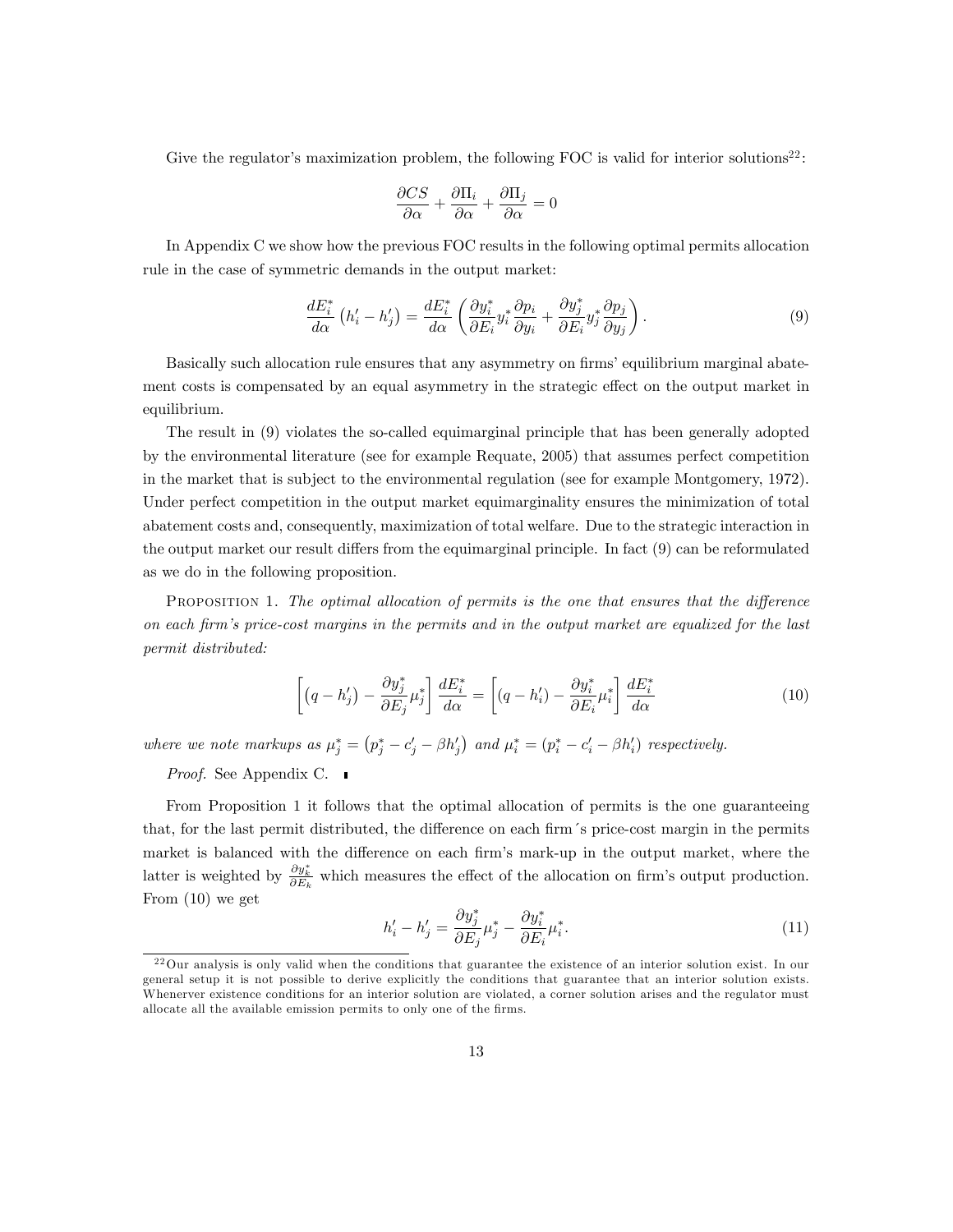The gap in marginal abatement costs must compensate for the relative strength of firms' strategic effects in the output market. For each firm k, the strategic effect is captured by  $\frac{\partial y_k^*}{\partial E_k} \mu_k^*$ , which measures the marginal profitability obtained by firm  $k$  in the output market when it uses an additional permit in production. When firm j's strategic effect  $\frac{\partial y_j^*}{\partial E_j}\mu_j^* > 0$  is higher than the one of firm *i*, given by  $\frac{\partial y_i^*}{\partial E_i} \mu_i^* > 0$ , the regulator should allocate permits so that  $h'_i > h'_j$ . The opposite occurs when firm  $i$ 's strategic effect is stronger than the one of firm j.

Note that, for firm  $k$ , the marginal profitability of receiving an additional permit to use in production is given by the savings in the marginal abatement cost  $h'_k$  plus the marginal profitability of the output increase that such permit will generate, that is entailed by strategic interaction and it is given by  $\frac{\partial y_k^*}{\partial E_k} \mu_k^*$  in our set-up. Accordingly, an alternative approach to interpret the condition  $(11)$  is to state that the welfare maximizing permits' allocation must equalize firms' total marginal profitability of receiving an additional permit, as can be seen from restating  $(11)$  as

$$
h'_{i} + \frac{\partial y_i^*}{\partial E_i} \mu_i^* = h'_{j} + \frac{\partial y_j^*}{\partial E_j} \mu_j^*.
$$

A regulator that considers strategic interaction in the output market is neglected would allocate permits so as to ensure equimarginality of abatement costs. For the sake of comparison let us note the equimarginal allocation rule as  $\alpha^{EM}$ , which solves:<sup>23</sup>

$$
\frac{\partial p_j}{\partial y_i} \frac{\partial y_i^*}{\partial E_i} y_j^* + \frac{\partial p_i}{\partial y_j} \frac{\partial y_j^*}{\partial E_i} y_i^* = \frac{S \alpha^{EM} - E_i^*(q)}{\partial E_i^*(q)/\partial q}.
$$
\n(12)

Recall that the sign of the LHS of (12) is a priori undetermined. The term associated with firm  $j$ 's rising cost-effect,  $\frac{\partial p_j}{\partial y_i}$  $\frac{\partial y_i^*}{\partial E_i} y_j^*$ , is negative, whereas the term associated with firm *i*'s rising-cost effect,  $\frac{\partial p_i}{\partial y_j}$  $\frac{\partial y_j^*}{\partial E_i} y_i^*$ , is positive. When the first term is dominant, so that  $\frac{\partial p_i}{\partial y_j}$  $\frac{\partial y^*_j}{\partial E_i} y^*_i < -\frac{\partial p_j}{\partial y_i}$  $\partial y_i$  $\frac{\partial y_i^*}{\partial E_i} y_j^*,$ the LHS of  $(12)$  is negative. This takes place, when one or more of the following occurs:  $|\partial p_i|$  $\frac{\partial p_i}{\partial y_j}\Big|$ is sufficiently smaller than  $\Big|$  $\partial p_j$  $\partial y_i$ ; the equilibrium output of firm  $i$  is lower than the equilibrium output of firm j, and/ or firm i's abatement technology is significantly less efficient than the one of firm j. In this case, the equimarginal allocation rule distributes more permits to firm  $i$  (recall that  $\partial E_i^*(q)/\partial q$  is negative). By making firm i a net-seller of permits, the regulator is inducing firm j to buy permits in the market and therefore, firm  $j$  will have additional incentives to mark-down the price of permits (this corresponds to the effect  $\frac{x_i^*}{\partial E_i^*/\partial q}$ , in equation (6)). This partially offsets the strength of firm  $j$ 's rival's cost rising effect, restoring equimarginality of abatement. The opposite situation takes place when the strength of the rising rival's cost effect is higher for firm  $i$  than for firm j (which occurs, for example, when firm i is endowed with a more efficient abatement

 $^{23}$ To obtain condition (12), let us consider the results in the first and second stage of the game and substract equations such that  $h'_i(a_i^*) = h'_j(a_j^*)$ .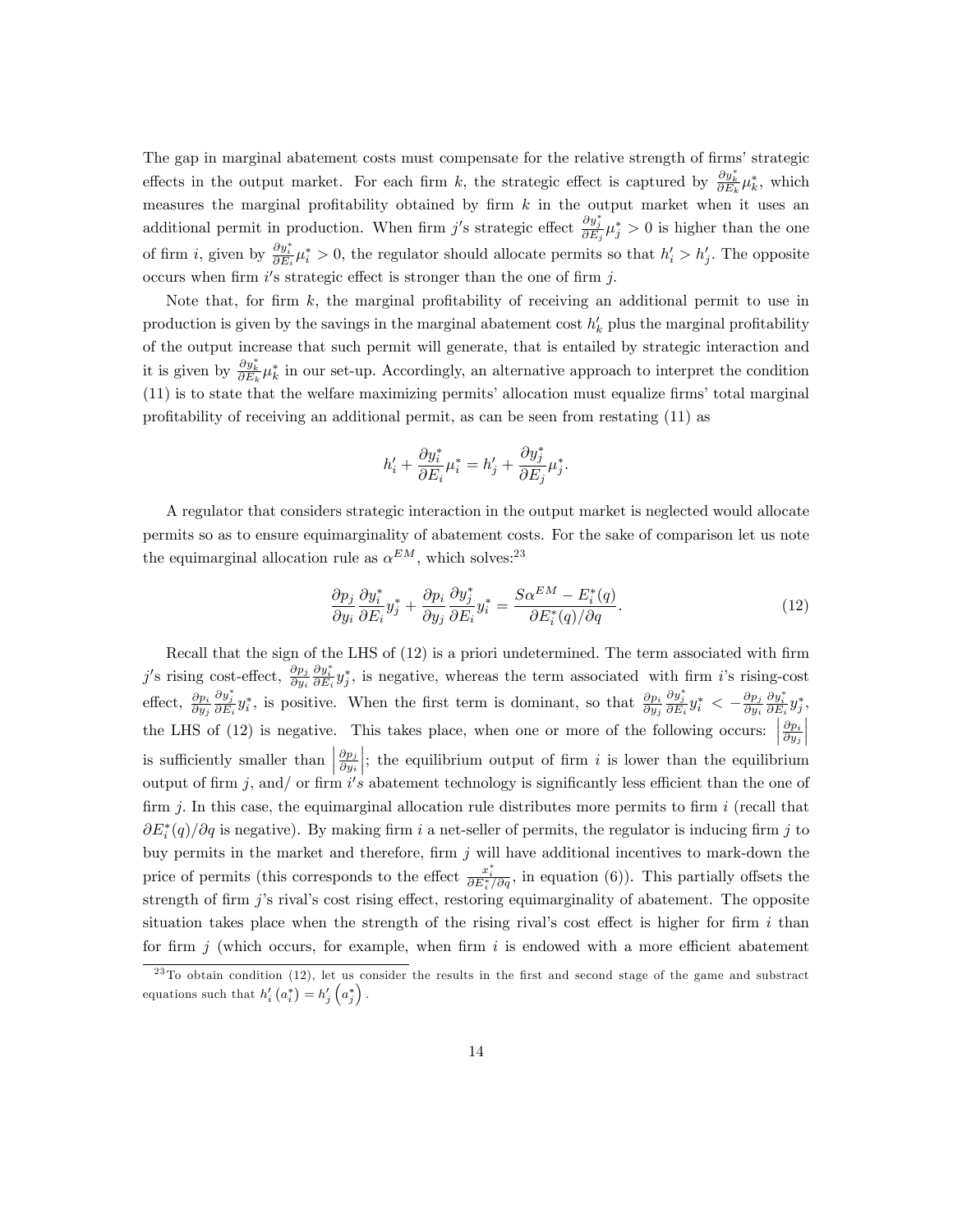technology). In that case the LHS of  $(12)$  is positive and equimarginality requires firm j to be a net-seller of permits. By doing this, the regulator ensures that firm  $j$  will set a positive mark-up on the price of permits, which countervails the strength of firm  $i$ 's rival's rising cost effect.

In addition, our model also predicts that, everything else the same, the fraction of permits allocated to firm  $i$  to ensure equimarginality tends to increase if this firm becomes more inefficient in relation to firm  $j^{24}$ 

Finally, it is worth noting that the allocation schemes  $\alpha^{WE} \in [0, 1]$  as well as  $\alpha^{EM} \in [0, 1]$  may not always exist in our set-up. In particular, the conditions for the existence of an interior solution to the regulator's problem may be violated when the degree of asymmetry between firms is very high in terms of abatement. Same thing with the equimarginal allocation: when the impossibility to restore equimarginality in abatement is caused by the asymmetry in abatement technologies, the regulator should allocate all the available emission permits to the firm with the highest marginal abatement  $\cos t^{25}$ .

Optimal allocation rules may change considerably depending on the regulator's objective. Some examples of possible objectives to be pursued by the regulator are: equalization of abatement costs, maximization of joint profits, maximization of consumers' surplus (even with some preference over some category of consumers), maximization of total welfare, or other. Depending on the scope of the regulator's activity and the specific objective pursued by the regulator, there may be contradictory recommendations regarding the optimal allocation rule  $\alpha^*$ . In the following subsection, we rely on an example to study this point.

#### 3.1. The importance of output demand characteristics

In this subsection we rely on a simulation<sup>26</sup> to illustrate the policy implications of our model. In particular, we stress the importance of output demand characteristics in the definition of the optimal allocation rules by the environmental regulator. In line with the example presented in Appendix B, we consider an industry in which:  $(i)$  the inverse demand for good k is given by  $p_k(y_k, y_{-k}) = 25 + \varepsilon_j - 2y_k - \delta y_{-k}$ , with  $0 < \delta < 2$  and  $\varepsilon_j = 0.1$  if  $k = j$ ; (ii)  $c_k [y_k] =$  $(y_k)^2$  $\frac{1}{4}$ ; (iii)  $\beta = 0.8$ ; (iv)  $S = 3$ , and, (v) firms' abatement technologies are given by  $h_i(a_i) =$  $1.\overline{1}(a_i)^2$  $\frac{(a_i)^2}{2}$  and  $h_j(a_j) = \frac{(a_j)^2}{2}$  $\frac{j}{2}$ . We compute optimal allocation rules for progressively higher degrees of substitutability between goods, comparing outcomes for  $\delta = 0.01$ ;  $\delta = 0.4$ ;  $\delta = 1.5$ ; and  $\delta = 1.99$ . Concerning the impact of the objective pursued by the regulator, we compare optimal allocation

<sup>&</sup>lt;sup>24</sup> For instance, in the context of the example presented in Appendix B, we would obtain that  $\alpha^{EM}$  increases from 50% to 54.9% when  $\theta$  increases from  $\theta = 1$  to  $\theta = 1.1$ .

 $^{25}$  For instance, in the context of the example presented in Appendix B, we obtain the following corner solutions: (i)  $\alpha^{EM} = 1$  when firm i is endowed with the least efficient abatement technology  $(\theta = 4)$ ; and (ii)  $\alpha^{EM} = 0$  when firm *i* is endowed with the most efficient technology ( $\theta = 0.4$ ).

 $^{26}$  In fact it is hard to derive general policy implications in our framework since equilibrium outcomes are affected by several determinants (demand configuration, production costs, abatement technologies, pollution intensities and regulatory decisions) with potentially opposite effects.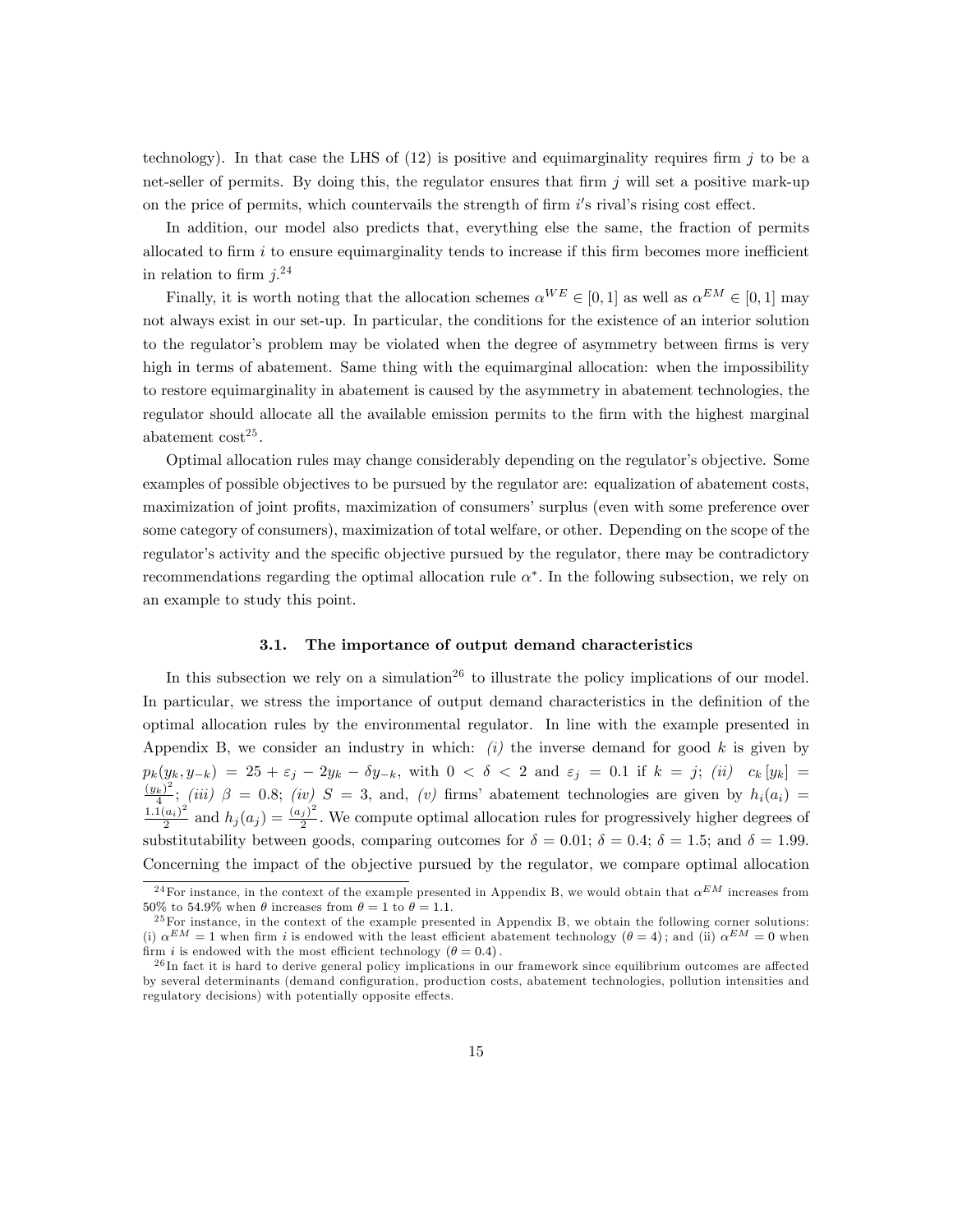rules under four different regulatory objectives: (i) equimarginality of abatement effort  $(EM)$ ; (ii) maximization of firms' joint profits  $(JP)$ ; and, finally, *(iii)* maximization of total social welfare  $(W)$ . To compute consumer's surplus, we use the partial equilibrium analysis from Belleflamme and Peitz (2010). Table 3 summarizes our results:

| Substitution EM |                                                                     | JP | W |
|-----------------|---------------------------------------------------------------------|----|---|
| $\delta = 0.01$ | $\alpha_{EM}^* = 54.1\%$ $\alpha_{IP}^* = 54\%$ $\alpha_W^* = 69\%$ |    |   |
| $\delta = 0.4$  | $\alpha_{EM}^* = 54.4\%$ $\alpha_{IP}^* = 53\%$ $\alpha_W^* = 61\%$ |    |   |
| $\delta = 1.5$  | $\alpha_{EM}^* = 54.9\%$ $\alpha_{JP}^* = 51\%$ $\alpha_W^* = 60\%$ |    |   |
| $\delta = 1.99$ | $\alpha_{EM}^* = 55.2\%$ $\alpha_{JP}^* = 51\%$ $\alpha_W^* = 60\%$ |    |   |
|                 |                                                                     |    |   |

Table 3: Optimal permits allocations

Reading each line separately, we conclude that the optimal allocation of permits varies according to the regulator's objective. When the regulator wants to promote equimarginality of pollution abatement (EM), he voluntarily chooses to ignore the impact of permits decisions on the output market. Table 3 shows that, under a equimarginality allocation rule, the regulator must allocate more permits to the firm that owns the less efficient abatement technology (as described in the previous section). In relation to the way output market characteristics ináuence the equimarginality allocation rule, table 3 shows that as substitutability decreases, rising-rivalís cost strategies are weaker (due to less competition) and therefore the lower needs to be the compensation<sup>27</sup> to the least efficient firm. It is worth noting that the equimarginality allocation rule is not very sensitive to changes in the degree of output substitutability. In fact output demands remain perfectly symmetric, with  $\frac{\partial p_i}{\partial y_j} = \frac{\partial p_j}{\partial y_i}$  $\frac{\partial p_j}{\partial y_i}$  and therefore, the degree of product substitutability only affects the strength of rival's cost-rising effects indirectly, through its effect on output production (and therefore in firms' abatement needs).

Turning now to the maximization of joint profits  $J\mathbf{P}$ ), the optimal allocation of permits once more favours the least efficient firm  $i$ . This is the case because, when giving more permits to the least efficient firm, the increase in its output production (and its profits) more than compensates the decrease in its rival's production (and profits). The changes in the profit-maximizing allocation as substitutability changes are stronger than in the cost-effective allocation.

Finally, the welfare maximizing  $(W)$  allocation rule gives even more permits to the least efficient firm than the profit maximizing allocation rule. This is the case because the latter only accounts for the fact that the increase in the least efficient firm's output production after an increase in  $\alpha$  more than compensates the decrease in the most efficient firm's output production. Instead, the welfare maximizing allocation rule also accounts for the fact that the mentioned changes in quantities affect prices and consequently consumer's surplus. In particular, for the values of the parameters that we

 $27$  Compensation in this context takes place through a higher permits allocation.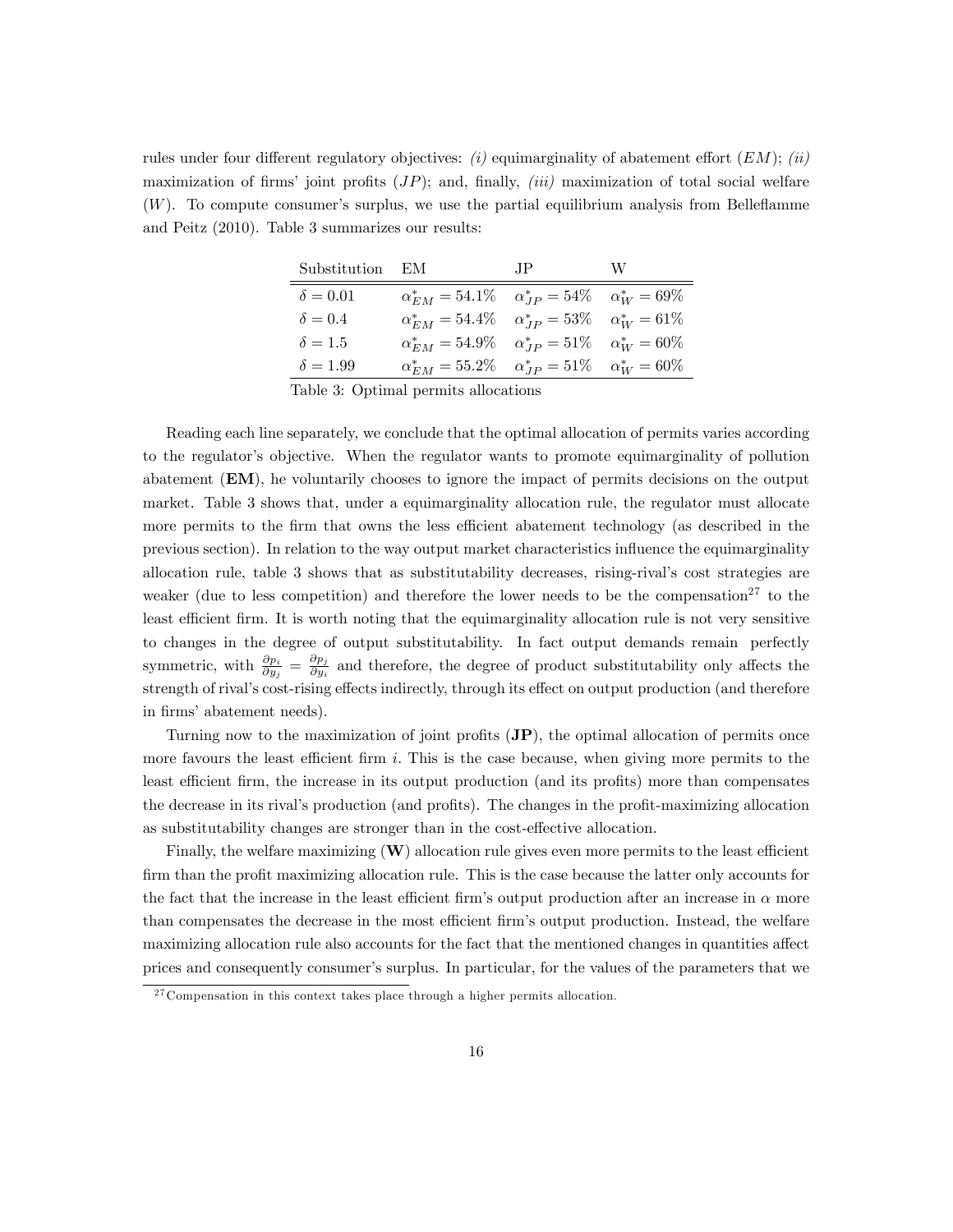considered, we observe that the reduction in the price  $p_i^*$  more than compensates the increase in  $p_j^*$ . This leads to permits allocation rules more biased towards firm i (around 60%)

Concerning the impact of output substitutability on the welfare-maximizing allocation rule, we find that as goods become less substitutable, firm  $i$  must receive a higher fraction of permits to compensate the fact that  $p_i^*$  is higher than  $p_j^*$  (due to the higher marginal abatement costs of firm i).

It is worth noting that the amount of permits allocated to the least efficient firm increases as we move rightwise in Table 3. This is because, when giving more permits to the least efficient firm, the cost-effective allocation rule takes into account the benefit in terms of cost minimization while the profit-maximizing allocation takes into account, additionally, the positive effect on overall output quantity and, finally, the welfare-maximizing allocation considers the benefits for consumers in terms of prices (although one group of consumers is favoured in detriment of the other).<sup>28</sup>

### 4. CONCLUDING REMARKS

We have shown how the possibility of the simultaneous adoption of rival's cost-rising strategies in an oligopolistic market may either aggravate of ameliorate the cost-effectiveness of environmental regulation based on TEP markets. In particular, we found that it depends on each firms' position as buyer or seller of permits as well as on the interplay of abatement and production cost structures (and its impact in the output market with differentiated products). In light of the previous results, we have investigated optimal criteria to allocate permits between firms as a function of the regulator's objective, addressing in more detail the characterization of permits allocation that lead to cost-effectiveness of pollution abatement. We find that the optimal allocation of permits is the one that ensures that the difference on each firm s price-cost margins in the permits and in the output market are equalized for the last permit distributed. Our analysis also reveals that optimal allocation rules may be extremely sensitive to the specific characteristics of the output market. Then, in line with Sartzetakis (1997), this paper emphasizes that the regulator is often faced with extremely demanding information needs.

<sup>&</sup>lt;sup>28</sup> The analysis regarding the regulatory possibilities as a function of goods substitutability becomes particularly relevant in the case of environmental policies that may affect the redistribution of production between goods and, through that redistribution, harm a specific group of consumers (in the case of our example, those would be the consumers of good  $j$ ).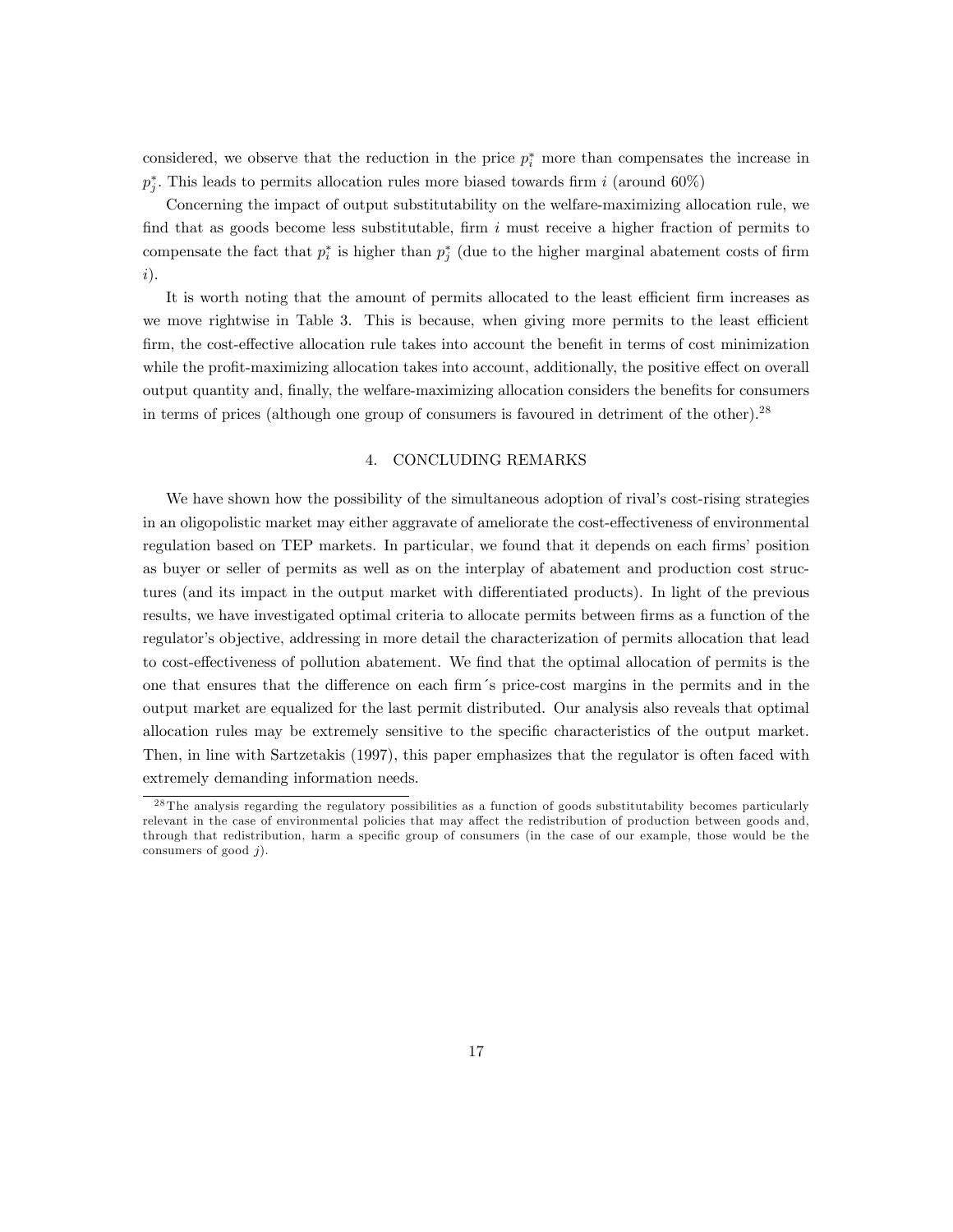#### REFERENCES

- [1] Belleáamme, P and Peitz, M. [2010] Industrial Organization Markets and Strategies, Cambridge University Press.
- [2] Amir, R. [2005]. Supermodularity and Complementarity in Economics: An Elementary Survey, Southern Economic Journal, 71(3), 636-660.
- [3] Chen, Y., Hobbs, B.F., Leyffer, S. and Munson T.S., [2006], Leader-follower equilibria for electric power and NOx allowances markets, *Computational Managment Science*, 3, 307–330.
- [4] G. de Feo, J. Resende, M-E Sanin, [2012], Emission permits trading and downstream strategic interaction, forthcoming The Manchester School.
- [5] D. M. D. Eshel, [2005], Optimal allocation of tradable pollution rights and market structures, Journal of Regulatory Economics, 28:2, 205-223.
- [6] Fehr, N.-H. M. v. d. [1993], Tradable Emission Rights and Strategic Interaction, Environmental and Resource Economics, 3, 129-151.
- [7] Hahn, R. [1985], Market power and transferable property rights. Quarterly Journal of Eco $nonics, 99, 753–765.$
- [8] IPCC [1990], Climate change: The IPCC Scientific Assessment.
- [9] Kolstad, J. and F. Wolak, [2008], Using emission permits prices to rise electricity prices: Evidence from the California electricity market, Harvard University, mimeo.
- [10] Liski, M and Juan-Pablo Montero, [2011], Market Power in an Exhaustible Resource Market: The Case of Storable Pollution Permits, Economic Journal, 121(551), 116-144.
- [11] Misiolek, W. S. and H. W. Elder [1989], Exclusionary manipulation of markets of pollution rights. Journal of Environmental Economics and Management, 16, 156-166.
- [12] Montero, J.P. [2009], Market Power in Pollution Permit Markets. The Energy Journal, 30 (Special I), 115-142.
- [13] Montgomery, D. W. [1972], Market in Licenses and Efficient Pollution Control Programs, Journal of Economic Theory, 395-418.
- [14] Requate, T. [2005]. Timing and Commitment of Environmental Policy, Adoption of New Technology, and Repercussions on R&D, Environmental & Resource Economics,  $31(2)$ , 175-199, 06.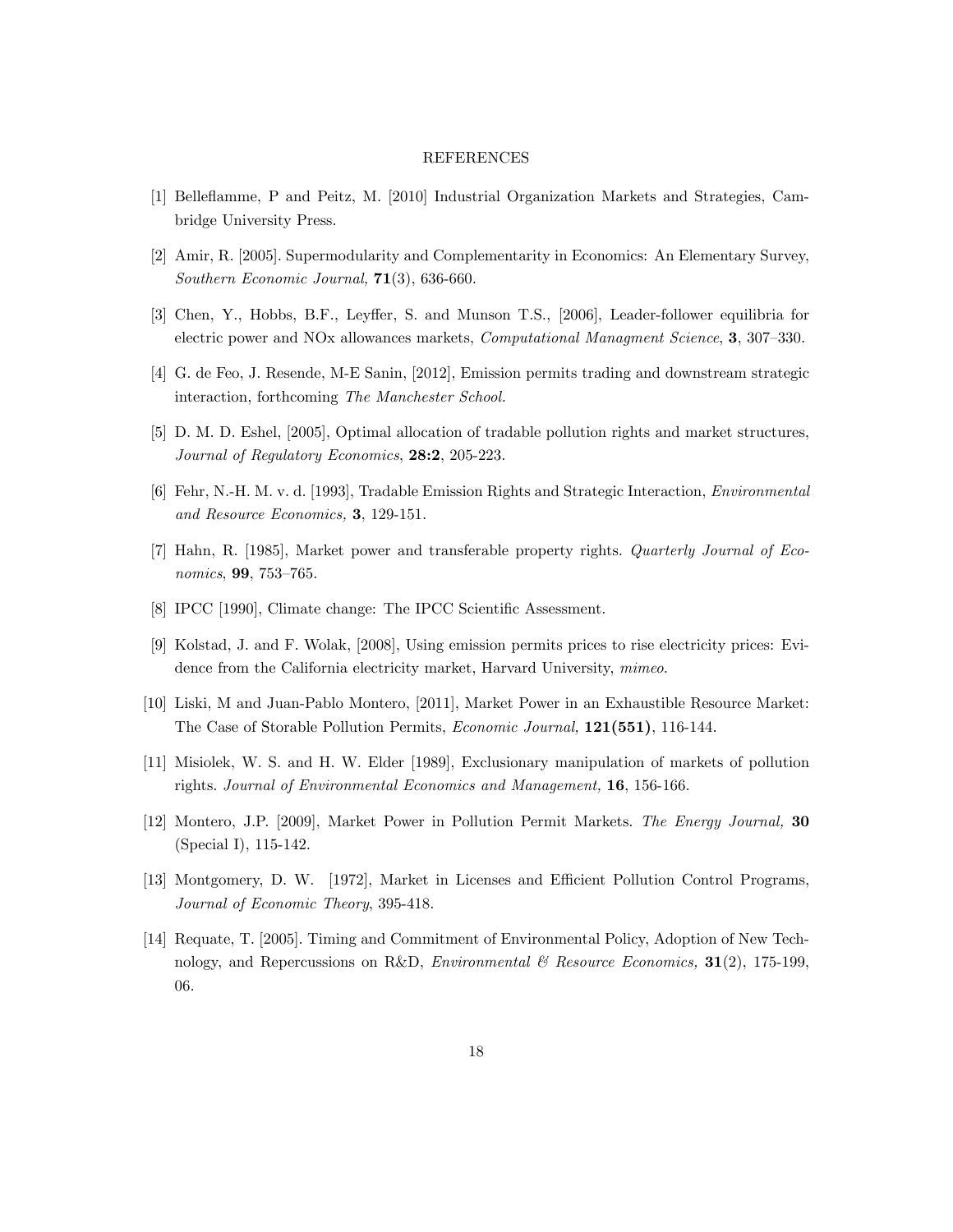- [15] Salop, S.C. and D.T. Scheffman [1983], Raising rivals' costs, American Economic Review Papers and Proceedings, 73, 267-271.
- [16] Sartzetakis E.S. [1997], Tradable Emission Permits Regulations in the Presence of Imperfectly Competitive Product Markets: Welfare Implications, Environmental and Resource Economics, 9, 65-81.
- [17] Tanaka, M. and Y. Chen [2012], Emissions Trading in Forward and Spot Markets of Electricity, The Energy Journal, 33(2)
- [18] Wolak, F.A. [2003b], Measuring Unilateral Market Power in Wholesale Electricity Markets: The California Market 1998 to 2000, American Economic Review, May, 425-430.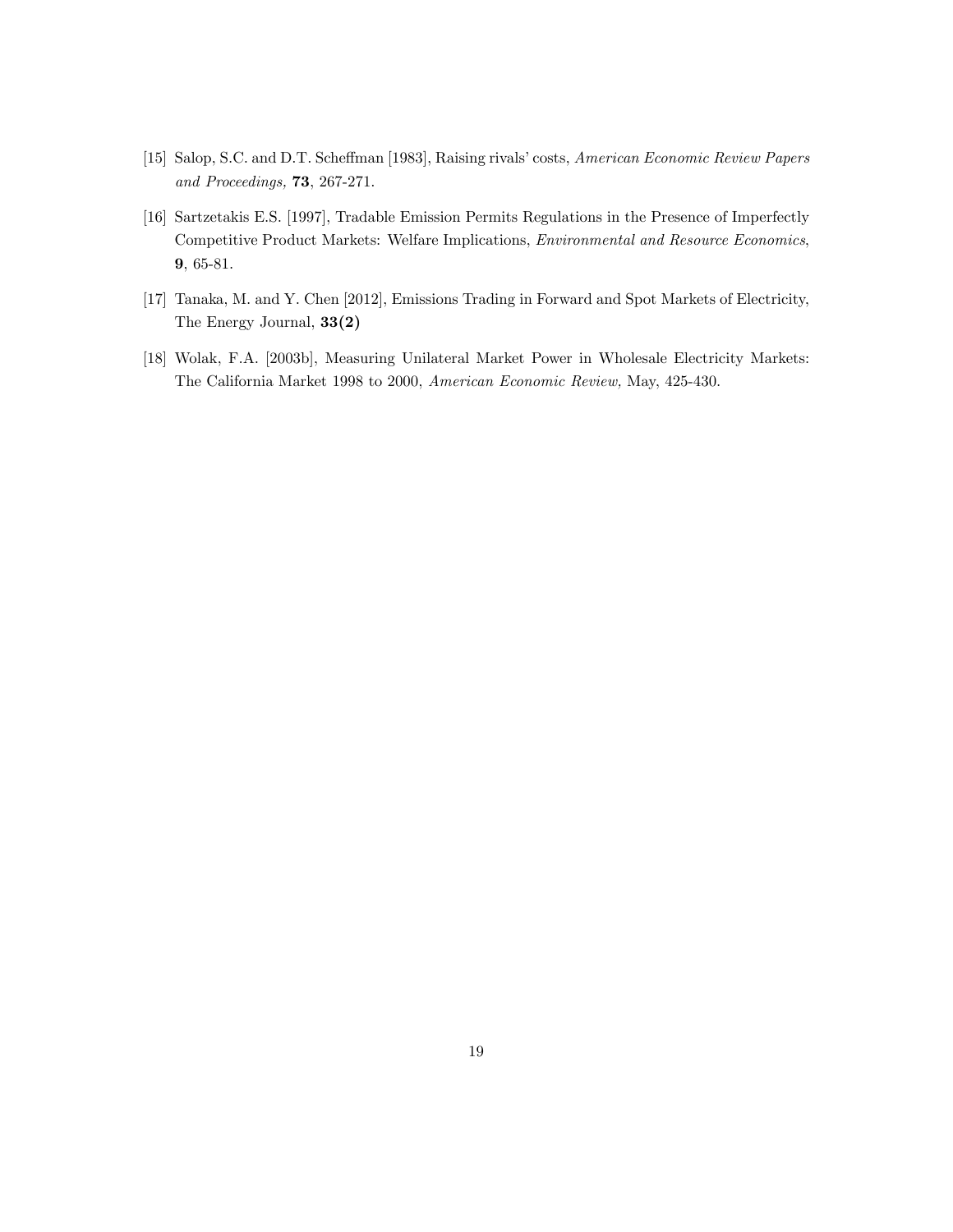# Appendix A

### Proof of Lemma 1

By applying the theory of supermodular games, the sign of the effect of  $E_k$  on  $y_k$  and  $y_{-k}$  depends on the sign of the cross-partial derivatives  $\frac{\partial^2 \Pi_k}{\partial y_k \partial E_k}$  and  $\frac{\partial^2 \Pi_{-k}}{\partial y_{-k} \partial E}$  $\frac{\partial^2 \Pi_{-k}}{\partial y_{-k} \partial E_k}$ <sup>29</sup> Without loss of generality, suppose  $k = i$ . Since

$$
\frac{\partial^2 \Pi_i}{\partial y_i \partial E_i} = \beta h_i''(\beta y_i - E_i) > 0
$$

and

$$
\frac{\partial^2 \Pi_j}{\partial y_j \partial E_i} = -\beta h''_j(\beta y_j - S + E_i) < 0
$$

the larger  $E_i$ , the larger  $y_i^*(E_i)$  and the smaller  $y_j^*(E_i)$ .

# SOC of the second-stage optimization problem

The second order condition of the problem can be written as

$$
\frac{d^2\Pi_i}{dE_i^2} = \frac{\partial \left(d\Pi_i/dE_i\right)}{\partial E_i} + \frac{\partial \left(d\Pi_i/dE_i\right)}{\partial y_i^{\star}} \frac{\partial y_i^{\star}}{\partial E_i} + \frac{\partial \left(d\Pi_i/dE_i\right)}{\partial y_j^{\star}} \frac{\partial y_j^{\star}}{\partial E_i}
$$

where the first term is:

$$
\frac{\partial \left(d\Pi_i/dE_i\right)}{\partial E_i} = \left(\frac{\partial y_i^{\star}}{\partial E_i} - 1\right) h_i'' \left(\beta y_i^{\star} - E_i\right) + \frac{\partial P_i\left(y_i^{\star}, y_j^{\star}\right)}{\partial y_j^{\star}} \frac{\partial y_j^{\star}}{\partial E_i};
$$

the second term is:

$$
\frac{\partial \left(d\Pi_{i}/dE_{i}\right)}{\partial y_{i}^{*}}\frac{\partial y_{i}^{*}}{\partial E_{i}}=\left[\beta h_{i}^{\prime\prime}\left(\beta y_{i}^{*}-E_{i}\right)+2\frac{\partial p_{i}\left(y_{i}^{*},y_{j}^{*}\right)}{\partial y_{i}^{*}}-c_{i}^{\prime\prime}\left(y_{i}^{*}\right)-\beta^{2}h_{i}^{\prime\prime}\left(\beta y_{i}^{*}-E_{i}\right)\right]\frac{\partial y_{i}^{*}}{\partial E_{i}};
$$

and finally the third term is:

$$
\frac{\partial \left(d \Pi_{i}/d E_{i}\right)}{\partial y_{j}^{\star}} \frac{\partial y_{j}^{\star}}{\partial E_{i}} = \frac{\partial p_{i}\left(y_{i}^{\star}, y_{j}^{\star}\right)}{\partial y_{i}^{\star}} \frac{\partial y_{i}^{\star}}{\partial E_{i}} \frac{\partial y_{i}^{\star}}{\partial E_{i}}
$$

:

Therefore the SOC can be written as follows:

$$
\left[\left(1-\beta^2+\beta\right)\frac{\partial y_i^\star}{\partial E_i}-1\right]h_i''\left(\beta y_i^\star - E_i\right) + \frac{\partial p_i\left(y_i^\star, y_j^\star\right)}{\partial y_i^\star} \frac{\partial y_i^\star}{\partial E_i}\left(1+\frac{\partial y_i^\star}{\partial E_i}\right) + \left[2\frac{\partial p_i\left(y_i^\star, y_j^\star\right)}{\partial y_i^\star} - c_i''\left(y_i^\star\right)\right] \frac{\partial y_i^\star}{\partial E_i} < 0
$$

Proof of (8)

<sup>&</sup>lt;sup>29</sup> See Amir (2005) for a survey of this approach.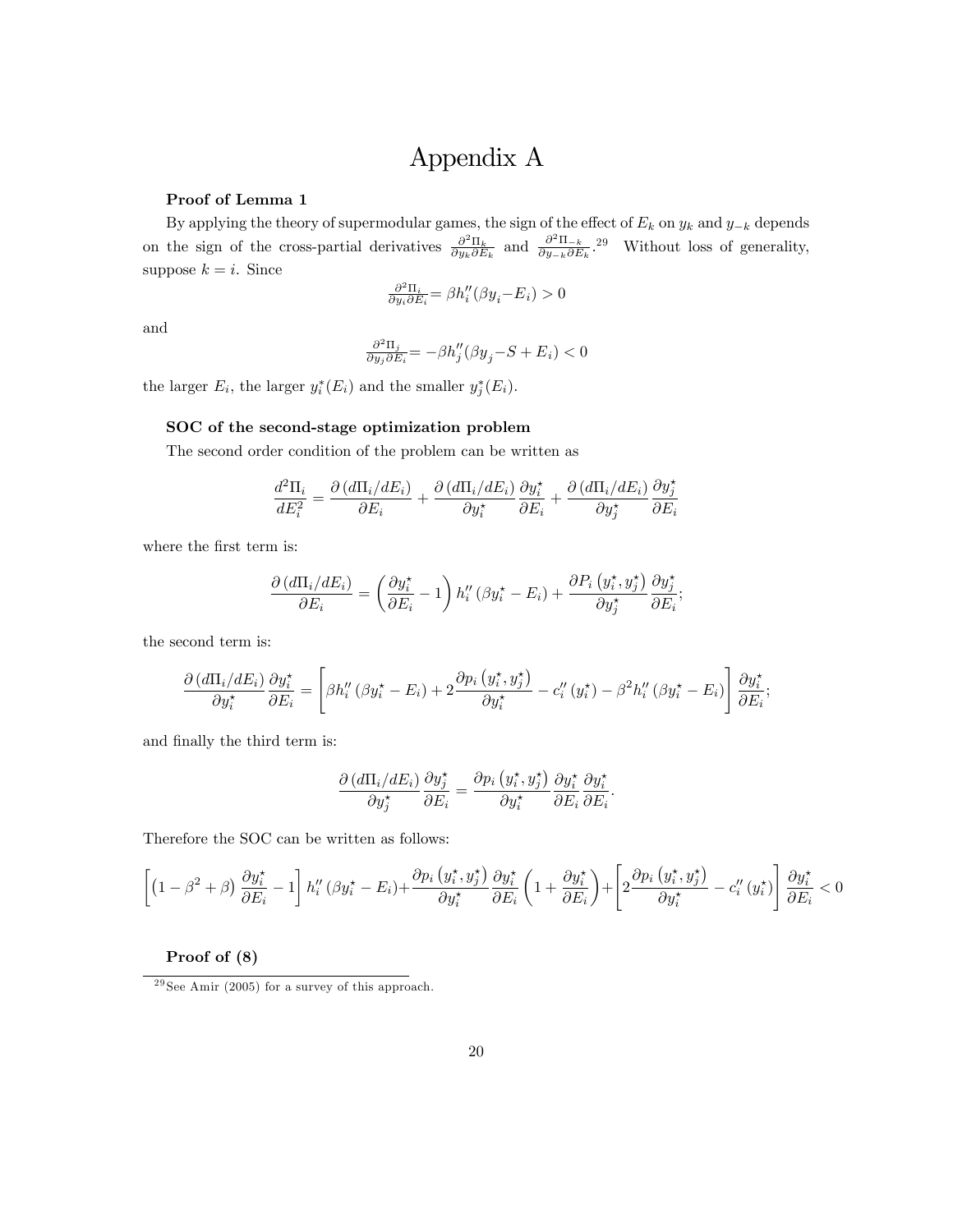Applying the chain rule, the derivatives  $\frac{\partial y_k^*}{\partial \alpha}$  can be decomposed as follows:

$$
\frac{\partial y_k^*}{\partial \alpha} = \frac{\partial y_k^*(q, E_i)}{\partial E_i} \frac{\partial E_i^*(q)}{\partial q} \frac{\partial q^*}{\partial \alpha},
$$

where the derivatives  $\frac{\partial y_k^*(q, E_i)}{\partial E}$  $\frac{\partial f_k}{\partial E_i}$  have already been obtained in Lemma, with  $\frac{\partial y_k^*(E_k)}{\partial E_k}$  $\frac{\partial k(E_k)}{\partial E_k} > 0;$  and  $\partial y^*_{-k}(E_k)$  $\frac{e^k E(E_k)}{\partial E_k} < 0$ . We have also seen that  $\frac{\partial E_i^*}{\partial q} < 0$  because  $\frac{\partial^2 \Pi_i}{\partial E_i \partial q} < 0$ . Similarly,  $\frac{\partial q^*}{\partial \alpha} < 0$  because  $\frac{\partial^2 \Pi_j}{\partial q \partial \alpha}$  < 0 (complementarity and supermodularity, see Amir, 2005).

Accordingly, along the equilibrium path

$$
\frac{\partial y_i^*}{\partial \alpha} = \frac{\partial y_i^*(q, E_i)}{\partial E_i} \frac{\partial E_i^*(q)}{\partial q} \frac{\partial q^*}{\partial \alpha} > 0,
$$

and

$$
\frac{\partial y_j^*}{\partial \alpha} = \frac{\partial y_i^*(q, E_i)}{\partial E_i} \frac{\partial E_i^*(q)}{\partial q} \frac{\partial q^*}{\partial \alpha} < 0.
$$

As stated in  $(8)$  after a marginal variation of  $\alpha$ , the equilibrium output of firm i changes in the same direction, while the equilibrium output of firm  $j$  changes in the opposite direction.

# Appendix B: an example

Herein we rely on an example to illustrate how relevant parameters, such as firms' relative efficiency in terms of abatement, may affect equilibrium market outcomes.<sup>30</sup> We consider that (i) the inverse demand for good k is given by  $p_k(y_k, y_{-k}) = 25 - 2y_k - 1.5y_{-k}$ ; *(ii)* firms' production technology is similar, with  $c_k [y_k] = \frac{(y_k)^2}{4}$  $\frac{1}{4}$ ; (iii) the intensity of pollution is equal to  $\beta = 0.8$ ; (iv) the total stock of emission permits is exogenously fixed by the regulator to meet the pollution control target and we consider it to be  $S = 3$ , which constrains firms' production plans. Finally, (v) firms' abatement technologies are given by  $h_i(a_i) = \frac{\theta(a_i)^2}{2}$  $\frac{(a_i)^2}{2}$  and  $h_j(a_j) = \frac{(a_j)^2}{2}$  $\frac{j}{2}$ .

In what follows, we compute the equilibrium outcomes as in Section 2.1 considering the specific functions detailed in points (i) to (v). Regarding firm i's abatement technology, we consider three possible scenarios: firm i is more efficient in terms of abatement ( $\theta = 0.4$ ); firms have symmetric abatement technologies ( $\theta = 1$ ); and firm j is more efficient in terms of abatement ( $\theta = 4$ ). In the following table we reproduce the predictions of our model regarding equilibrium prices (both for

 $30$ Note that a similar analysis could be performed to study the influence of other parameters, such as output demand, production costs or the pollution cap S. For the sake of simplicity, in the paper we present only an example that analyses the effects of abatement technologies and, at the end of the section, we comment on other potentially relevant parameters.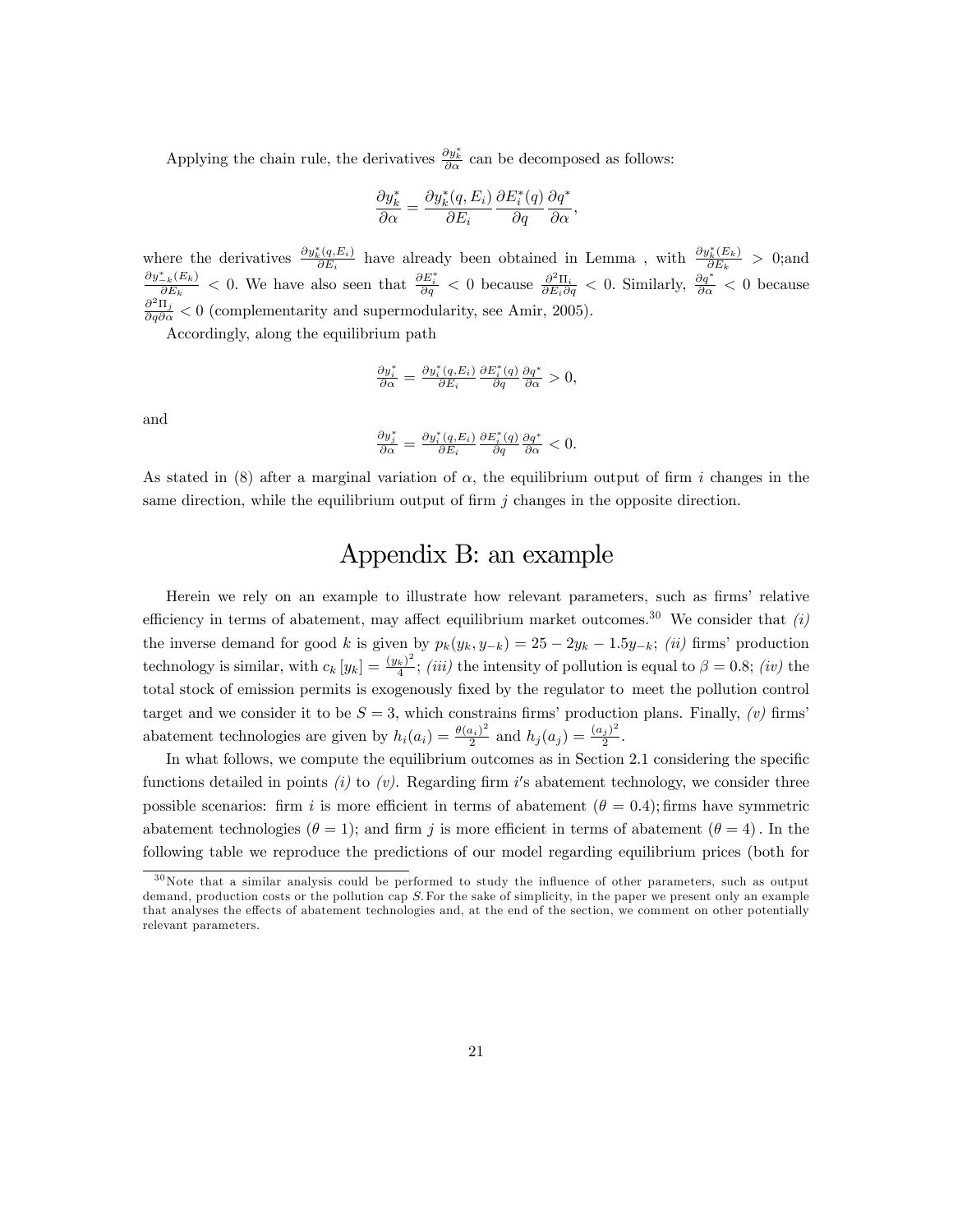| $p_i^*$                                                                                       | $p_i^*$ | $x^*$ |
|-----------------------------------------------------------------------------------------------|---------|-------|
| $\theta = 0.4$ $10.9 + 0.02\alpha$ $10.9 + 0.13\alpha$ $2.1 - 0.21\alpha$ $2.3\alpha - 0.9$   |         |       |
| $\theta = 1$ 11.2 - 0.11 $\alpha$ 11.2 - 0.11 $\alpha$ 3.3 - 0.75 $\alpha$ 2.0 $\alpha$ - 1.0 |         |       |
| $\theta = 4$ 12.4 - 0.78 $\alpha$ 11.8 - 0.22 $\alpha$ 7.1 - 2.81 $\alpha$ 1.7 $\alpha$ - 1.1 |         |       |

permits and output) and equilibrium trading levels for different values of  $\alpha$ .

Table B: Equilibrium outcomes  $\theta = 0.4$ ;  $\theta = 1$ ;  $\theta = 4$ 

Table B shows that equilibrium output prices depend on firms' abatement technologies. As we would expect, since firms are symmetric with respect to everything else except abatement efficiency, the firm with the most efficient abatement technology has a competitive advantage in the output market offering its product as a lower price. Furthermore, Table B shows that an increase in  $\theta$  leads to an increase in the output price of both goods. The regulator can partially offset this increase by allocating more permits to firm  $i$  when this firm becomes progressively more inefficient. In a quite different context Tanaka and Chen (2012) find a contrasting result, which underlines the importance of taking into account the market structure as a key variable to choose optimal permits allocation.

Regarding permits' trading, Table B shows that firm  $i$  might be a net buyer or seller, depending on the value of  $\alpha$ . For example, if  $\alpha < 0.39$ , firm i is always a net buyer of permits, for the three technological specifications. In contrast, if  $\alpha > 0.65$ , firm i is always a net seller of permits, for the three technological specifications. For intermediate values of  $\alpha$ , firm i is a net seller only for some specifications of the abatement cost function. As expected, when firm  $i$  becomes relatively less efficient than firm j, it sells less (or buys more) permits to compensate its lower abatement efficiency and become more competitive in the output market (in other words, firm  $i$  is adopting a rival's rising-cost strategy). In what concerns the price of permits, when firm  $i$  becomes relatively less efficient than firm j, Table B shows an increase in the price of permits. As we move from  $\theta = 0.4$ to  $\theta = 4$ , and firm i becomes more inefficient, firm j increases the price of permits to withhold permit emissions and avoid the effects of firm i's rival's rising-cost strategies in the second stage. It is worth noting that herein we just consider technological specifications for which  $q^* - (h'_j)^* > 0$ , meaning that even when firm  $j$  is a net buyer of permits, the rival's rising cost effect is always dominant.

# Appendix C: Social Optimum

The regulator's problem is to maximize (assuming a linear damage function aS)  $W = CS +$  $\prod_i + \prod_j -aS$  with respect to  $\alpha$ . Whenever interiority conditions are met, the FOC to the previous problem is given by  $\frac{\partial CS}{\partial \alpha} + \frac{\partial \Pi_i}{\partial \alpha} + \frac{\partial \Pi_j}{\partial \alpha} = 0$ . Let us now compute each of the derivatives herein.

Consumer Surplus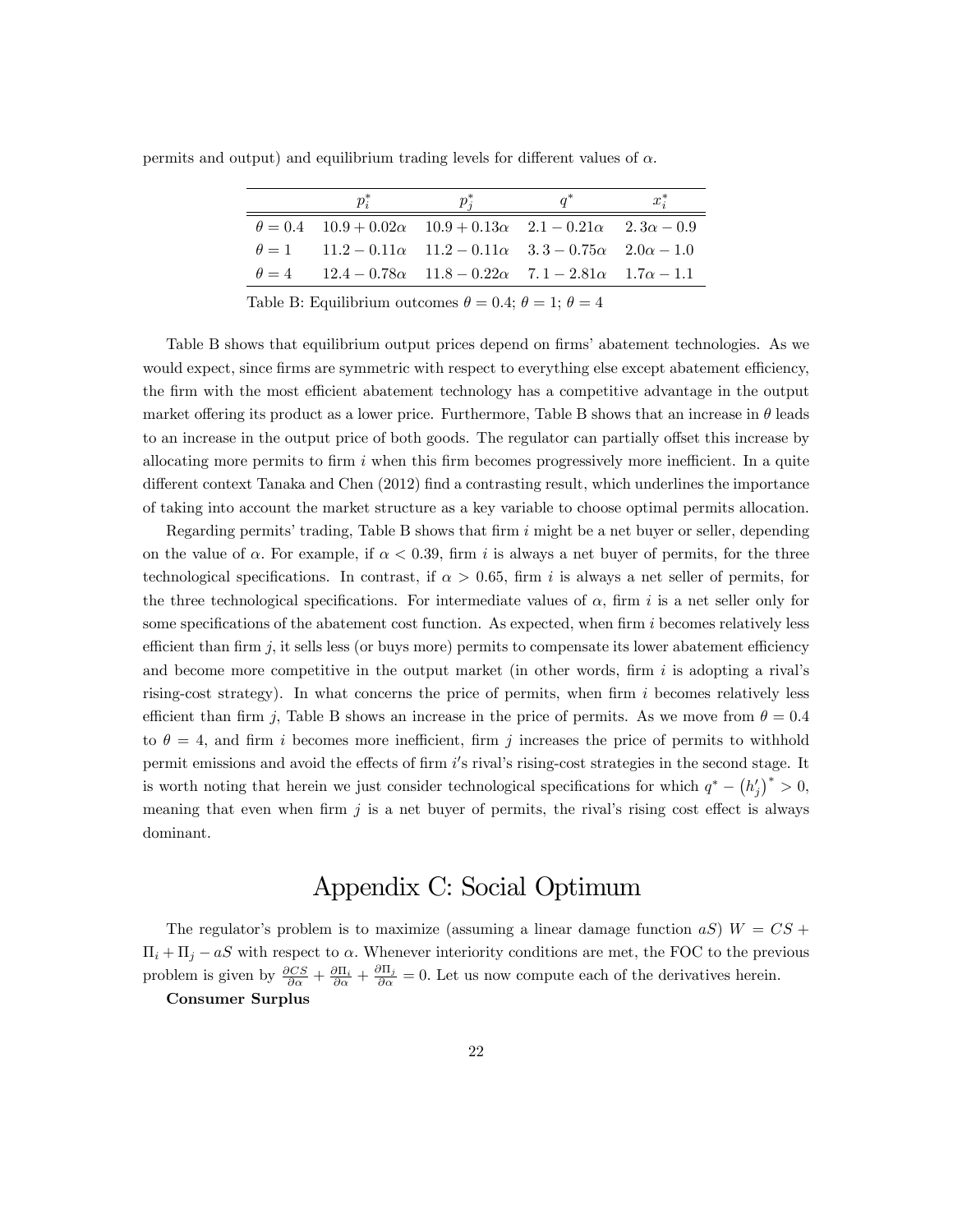Let us call direct and indirect effects as  $\frac{\partial p_i}{\partial y_i} = \frac{\partial p_j}{\partial y_j}$  $\frac{\partial p_j}{\partial y_j} = -\gamma$  and  $\frac{\partial p_i}{\partial y_j} = \frac{\partial p_j}{\partial y_i}$  $\frac{\partial p_j}{\partial y_i} = -\delta$ . The consumer surplus for symmetric linear demands and differentiated products is given by (see Belleflamme and Peitz, 2010 for details):

$$
CS = \frac{1}{2} \left( \gamma y_i^2 + 2 \delta y_i y_j + \gamma y_j^2 \right).
$$

Deriving w.r.t.  $\alpha$  and equalizing to zero we get, after rearraning,

$$
\frac{\partial E_i^*}{\partial q} \frac{\partial q^*}{\partial \alpha} \left( \gamma \left( \frac{\partial y_i^*}{\partial E_i} y_i^* + \frac{\partial y_j^*}{\partial E_i} y_j^* \right) + \delta \left( \frac{\partial y_i^*}{\partial E_i} y_j^* + \frac{\partial y_j^*}{\partial E_i} y_i^* \right) \right) = 0
$$

# Profits

We maximize profits w.r.t.  $\alpha$  and we get:

$$
\frac{\partial \Pi_i}{\partial \alpha} = \frac{dy_i^*}{d\alpha} \left( -\gamma y_i + p_i^* - c' (y_i^*) - \beta h_i' \right)
$$

$$
- \delta \frac{dy_j^*}{d\alpha} y_i + \frac{dq^*}{d\alpha} (\alpha S - E_i)
$$

$$
+ q^* \left( S - \frac{dE_i^*}{d\alpha} \right) - h_i' \left( -\frac{dE_i^*}{d\alpha} \right)
$$

By the FOC of the third stage, we have  $(-\gamma y_i + p_i^* - c'(y_i^*) - \beta h'_i) = 0$ .

Thus, by analogy, we should obtain that

$$
\frac{\partial \Pi_j}{\partial \alpha} = -\delta \frac{dy_i^*}{d\alpha} y_j - \frac{dq^*}{d\alpha} (\alpha S - E_i) - q^* S + (q - h'_j) \frac{dE_i^*}{d\alpha}
$$

Adding up so that we have the effect of  $\alpha$  on total profits, we obtain:

$$
\frac{\partial \Pi_i}{\partial \alpha} + \frac{\partial \Pi_j}{\partial \alpha} = -\delta \left( \frac{dy_j^*}{d \alpha} y_i + \frac{dy_i^*}{d \alpha} y_j \right) + \left( h_i' - h_j' \right) \frac{dE_i^*}{d \alpha}
$$

#### Effect of  $\alpha$  on total welfare

Then, adding up previous derivations we find that  $\frac{\partial CS}{\partial \alpha} + \frac{\partial \Pi_i}{\partial \alpha} + \frac{\partial \Pi_j}{\partial \alpha} = 0$  if and only if

$$
\gamma \left( \frac{dy_i^*}{d\alpha} y_i^* + \frac{dy_j^*}{d\alpha} y_j^* \right) + \left( h_i' - h_j' \right) \left( \frac{dE_i^*}{d\alpha} \right) = 0
$$

that after developing becomes

$$
\frac{dE_i^*}{d\alpha} \left( \gamma \left( \frac{\partial y_i^*}{\partial E_i} y_i^* + \frac{\partial y_j^*}{\partial E_i} y_j^* \right) + h'_i - h'_j \right) = 0.
$$